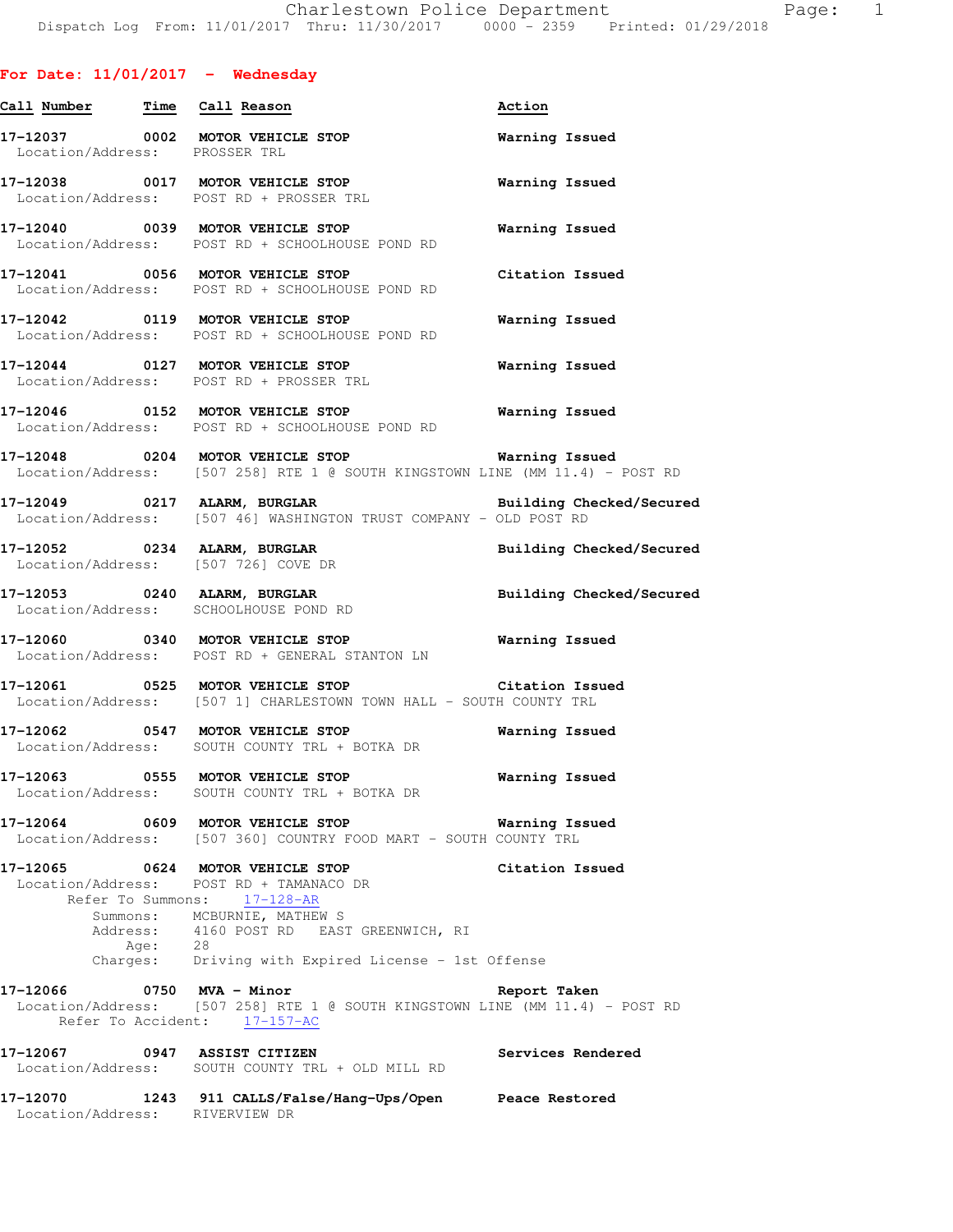**17-12071 1435 POLICE INFORMATION No Action Required**  Location/Address: [507 642] CHARLESTOWN POLICE DEPARTMENT - OLD POST RD

**17-12073 1641 POLICE INFORMATION Could Not Locate**  Location/Address: POST RD + EAST BEACH RD

**17-12075 1705 TRAFFIC CONTROL Services Rendered**  Location/Address: POST RD + EAST BEACH RD

**17-12077 1753 ESCORT Services Rendered**  Location/Address: PASQUISETT TRL

**17-12079 1832 ASSIST OTHER AGENCY Services Rendered**  Location/Address: [507 531] NARRAGANSETT INDIAN TRIBAL HEALTH CENTER - SOUTH COUNTY TRL

**17-12080 1916 DISABLED MV Services Rendered**  Location/Address: [507 303] RTE 1 @ SOUTH SHORE MENTAL HEALTH (MM 9.0) - POST RD

**17-12082 2115 OFFICER WANTED Building Checked/Secured**  Location/Address: [507 1] CHARLESTOWN TOWN HALL - SOUTH COUNTY TRL

**17-12083 2121 ALARM, BURGLAR Building Checked/Secured**  Location/Address: [507 403] CAROLINA BACK RD

### **For Date: 11/02/2017 - Thursday**

| 17-12084<br>Location/Address: | 0000 | MOTOR VEHICLE STOP<br>POST RD + FALCONE LN | Warning Issued |
|-------------------------------|------|--------------------------------------------|----------------|
| 17–12089                      | 0035 | MOTOR VEHICLE STOP                         | Warning Issued |
| Location/Address:             |      | WORDEN'S POND RD + SHANNOCK RD             |                |

**17-12090 0050 MOTOR VEHICLE STOP Warning Issued**  Location/Address: SHANNOCK RD

**17-12091 0103 MOTOR VEHICLE STOP Warning Issued**  Location/Address: OLD COACH RD + SHANNOCK RD

**17-12102 0332 ALARM, BURGLAR False Alarm**  Location/Address: [507 369] WILCOX TAVERN - OLD POST RD

**17-12104 0809 FOLLOW-UP INVESTIGATION No Action Required**  Location/Address: [507 528] NARRAGANSETT INDIAN TRIBAL HEADQUARTERS - SOUTH COUNTY TRL

**17-12105 0810 FOUND/LOST PROPERTY Investigated**  Location/Address: [507 861] SOUTH COUNTY HABITAT FOR HUMANITY - SHANNOCK RD

**17-12106 0817 TRAFFIC CONTROL Services Rendered**  Location/Address: [507 19] CHARLESTOWN ELEMENTARY SCHOOL - CAROLINA BACK RD

**17-12110 0951 MOTOR VEHICLE STOP Citation Issued**  Location/Address: POST RD + SOUTH COUNTY TRL

**17-12111 1143 MOTOR VEHICLE COMPLAINT Could Not Locate**  Location/Address: [507 270] RTE 1 @ BURLINGAME (MILE MARKER 6.0) - POST RD

**17-12113 1345 MVA - Minor Report Taken**  Location/Address: [507 373] CROSS MILLS LIBRARY - OLD POST RD Refer To Accident: 17-158-AC

**17-12116 1634 ALARM, FIRE Investigated**  Location/Address: CENTER ST

**17-12117 1639 MOTOR VEHICLE STOP Warning Issued**  Location/Address: POST RD + GENERAL STANTON LN

**17-12118 1745 TRAFFIC CONTROL Services Rendered**  Location/Address: POST RD + PROSSER TRL

**17-12122 2129 SUSPICIOUS ACTIVITY/VEHICLE Could Not Locate**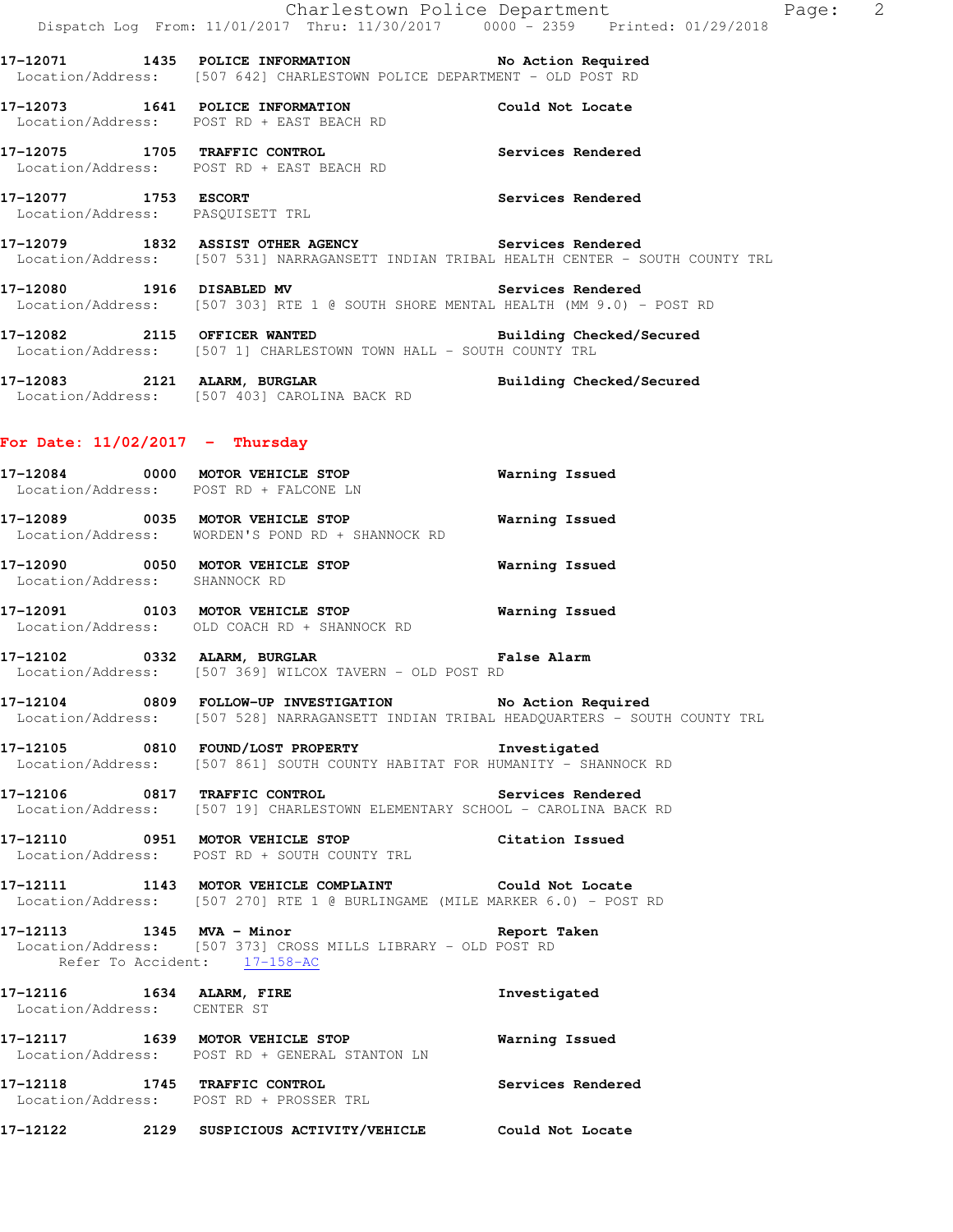Location/Address: [507 278] RTE 2 @ RIPPY'S MARKET - SOUTH COUNTY TRL

**17-12123 2252 ASSIST CITIZEN Services Rendered**  Location/Address: [507 234] NINIGRET MARINE - SOUTH COUNTY TRL

### **For Date: 11/03/2017 - Friday**

|                               | 17-12135 0029 MOTOR VEHICLE STOP<br>Location/Address: POST RD + WILDFLOWER RD                                                                                                                                                                                                                                                                                                                                                                                                                                        | Warning Issued    |
|-------------------------------|----------------------------------------------------------------------------------------------------------------------------------------------------------------------------------------------------------------------------------------------------------------------------------------------------------------------------------------------------------------------------------------------------------------------------------------------------------------------------------------------------------------------|-------------------|
|                               | 17-12139 0054 MOTOR VEHICLE STOP<br>Location/Address: POST RD + SCHOOLHOUSE POND RD                                                                                                                                                                                                                                                                                                                                                                                                                                  | Citation Issued   |
|                               | 17-12142 0117 MOTOR VEHICLE STOP<br>Location/Address: POST RD + SCHOOLHOUSE POND RD                                                                                                                                                                                                                                                                                                                                                                                                                                  | Warning Issued    |
|                               | 17-12150 0549 MOTOR VEHICLE STOP<br>Location/Address: POST RD + LAKESIDE DR                                                                                                                                                                                                                                                                                                                                                                                                                                          | Warning Issued    |
| Location/Address: KING TOM DR | 17-12151 0737 ASSIST ELDERLY                                                                                                                                                                                                                                                                                                                                                                                                                                                                                         | Services Rendered |
|                               | 17-12152 0757 TRAFFIC CONTROL Services Rendered<br>Location/Address: [507 19] CHARLESTOWN ELEMENTARY SCHOOL - CAROLINA BACK RD                                                                                                                                                                                                                                                                                                                                                                                       |                   |
|                               | 17-12153 0953 ALARM, BURGLAR CHART False Alarm<br>Location/Address: [507 369] WILCOX TAVERN - OLD POST RD                                                                                                                                                                                                                                                                                                                                                                                                            |                   |
| 17-12154 0959 MVA - Minor     | Location/Address: [507 270] RTE 1 @ BURLINGAME (MILE MARKER 6.0) - POST RD                                                                                                                                                                                                                                                                                                                                                                                                                                           | Could Not Locate  |
|                               | 17-12155 1022 FIRE, OTHER<br>Location/Address: HUNTER'S HARBOR RD                                                                                                                                                                                                                                                                                                                                                                                                                                                    | Investigated      |
|                               | 17-12161 1540 MOTOR VEHICLE STOP 6 Warning Issued<br>Location/Address: [507 264] RTE 1 @ WINDSWEPT INN - POST RD                                                                                                                                                                                                                                                                                                                                                                                                     |                   |
|                               | 17-12162 1549 MOTOR VEHICLE STOP Citation Issued<br>Location/Address: [507 264] RTE 1 @ WINDSWEPT INN - POST RD<br>Refer To Arrest: 17-130-AR<br>Arrest: DONOVAN, KERRY P<br>Address: 51 WOODCOCK TRL CHARLESTOWN, RI<br>Age: 27<br>Charges: RECK. DRIVE/DRAG RACING/ELUDING POLICE-1ST OFF                                                                                                                                                                                                                          |                   |
| Address:                      | 17-12163 1558 MOTOR VEHICLE STOP 17-12163 Made<br>Location/Address: [507 362] RTE 2 @ SUNOCO - SOUTH COUNTY TRL<br>Refer To Summons: 17-129-AR<br>Summons: DUBOIS, SCOTT F<br>Address: 19 NEW BISCUIT CITY RD CHARLESTOWN, RI<br>Age: 38<br>Charges: Driving after denial, suspension or revocation of license - 1st Offense<br>Refer To Summons: $\frac{17-131-AR}{17}$<br>Summons: LONGO, NICHOLAS ANTHONY<br>ress: 92 THORNWOOD RD STAMFORD, CT<br>Age: 22<br>Charges: Driving with Expired License - 1st Offense |                   |
|                               | 17-12164 1613 MOTOR VEHICLE STOP<br>Location/Address: SOUTH COUNTY TRL + SAND PLAIN RD                                                                                                                                                                                                                                                                                                                                                                                                                               | Warning Issued    |
| 17-12165 1621 DISABLED MV     | Location/Address: CAROLINA BACK RD + ALTON CAROLINA RD                                                                                                                                                                                                                                                                                                                                                                                                                                                               | Services Rendered |
|                               | 17-12166 1633 MOTOR VEHICLE STOP<br>Location/Address: [507 264] RTE 1 @ WINDSWEPT INN - POST RD                                                                                                                                                                                                                                                                                                                                                                                                                      | Warning Issued    |
|                               | 17-12167 1646 MOTOR VEHICLE STOP<br>Location/Address: [507 264] RTE 1 @ WINDSWEPT INN - POST RD                                                                                                                                                                                                                                                                                                                                                                                                                      | Warning Issued    |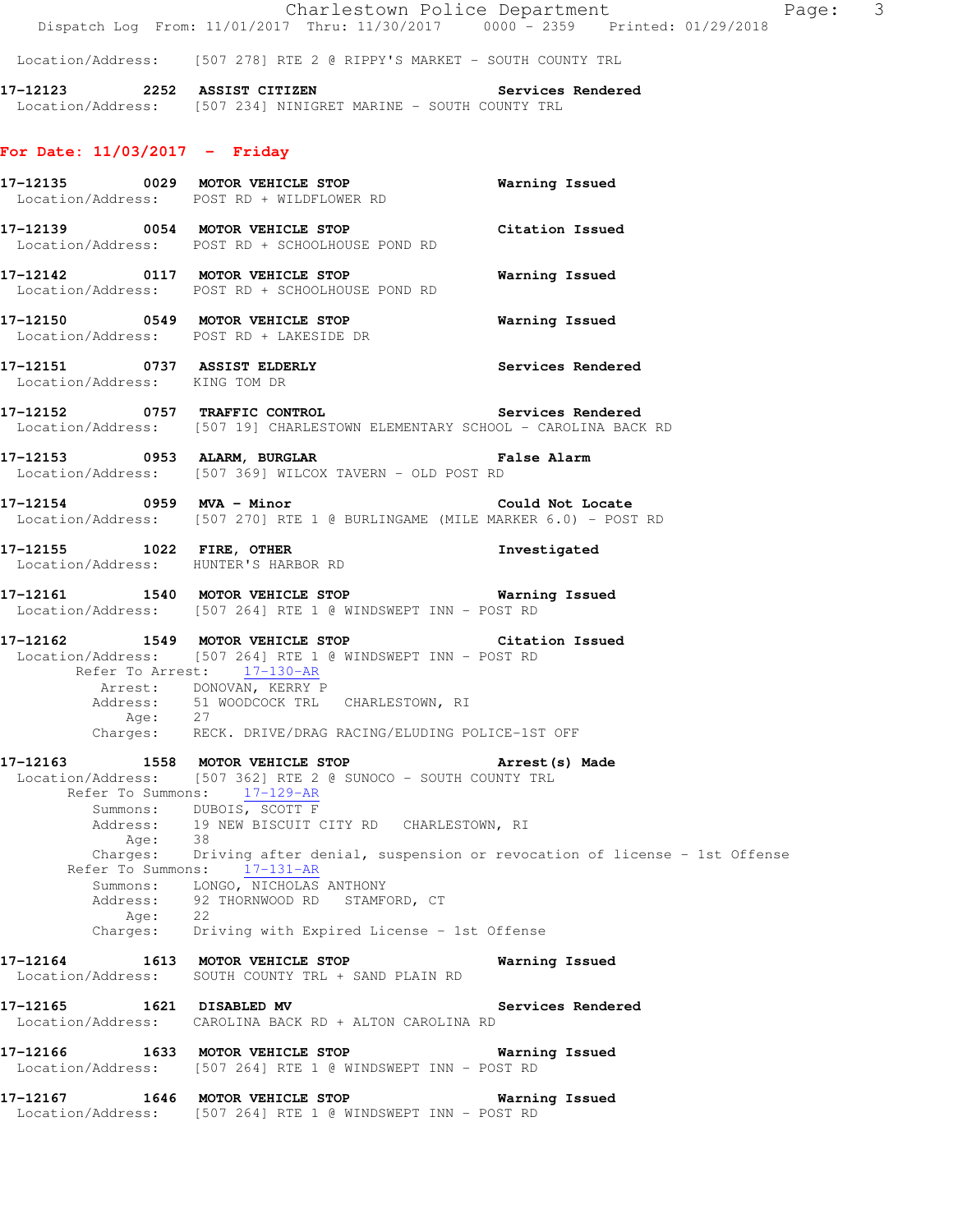**17-12168 1709 MOTOR VEHICLE COMPLAINT Investigated**  Vicinity of: POST RD + KING'S FACTORY RD Refer To Incident: 17-445-OF

**17-12169 2155 FIRE, OTHER Extinquished**  Location/Address: [507 873] FLYNN GRAVEL BANK - OLD POST RD

**17-12170 2323 WARRANT ARREST Arrest(s) Made**  Location/Address: WOODCOCK TRL Refer To Arrest: 17-130-AR Arrest: DONOVAN, KERRY P Address: 51 WOODCOCK TRL CHARLESTOWN, RI Age: 27 Charges: RECK. DRIVE/DRAG RACING/ELUDING POLICE-1ST OFF

**17-12171 2343 MOTOR VEHICLE STOP Warning Issued**  Location/Address: MATUNUCK SCHOOLHOUSE RD + RAM ISLAND RD

#### **For Date: 11/04/2017 - Saturday**

| Location/Address: POST RD     | 17-12175 0015 MOTOR VEHICLE STOP                                                                                                                                 | Warning Issued        |
|-------------------------------|------------------------------------------------------------------------------------------------------------------------------------------------------------------|-----------------------|
|                               | 17-12176 0029 MOTOR VEHICLE STOP<br>Location/Address: SOUTH SHORE - POST RD                                                                                      | Warning Issued        |
|                               | 17-12177 0044 MOTOR VEHICLE STOP<br>Location/Address: POST RD + CROSS MILLS RD                                                                                   | <b>Warning Issued</b> |
|                               | 17-12178 0047 MOTOR VEHICLE STOP 6 Warning Issued<br>Location/Address: WORDEN'S POND RD                                                                          |                       |
|                               | 17-12179 0054 MOTOR VEHICLE STOP <b>Warning Issued</b><br>Location/Address: [507 100] RTE 1 @ FIORES (MILE MARKER 8.0) - POST RD                                 |                       |
| Location/Address: SHANNOCK RD | 17-12180 0100 MOTOR VEHICLE STOP                                                                                                                                 | <b>Warning Issued</b> |
|                               | 17-12181   0105 MOTOR VEHICLE STOP   Warning Issued<br>Location/Address: DRIVING RANGE - POST RD                                                                 |                       |
|                               | Location/Address: [507 642] CHARLESTOWN POLICE DEPARTMENT - OLD POST RD                                                                                          |                       |
|                               | 17-12195 0232 SUSPICIOUS ACTIVITY/VEHICLE Services Rendered<br>Location/Address: [507 100] RTE 1 @ FIORES (MILE MARKER 8.0) - POST RD                            |                       |
|                               | 17-12198 1139 MOTOR VEHICLE STOP 6 Warning Issued<br>Location/Address: KING'S FACTORY RD + SHUMANKANUC HILL RD                                                   |                       |
|                               | 17-12204 1535 EMBEZZELMENT/FRAUD/FORGERY Report Taken<br>Location/Address: [507 642] CHARLESTOWN POLICE DEPARTMENT - OLD POST RD<br>Refer To Incident: 17-446-OF |                       |
| Location/Address: MORLEY ST   | 17-12205 1547 SUSPICIOUS ACTIVITY/VEHICLE Investigated                                                                                                           |                       |
| Location/Address: KLONDIKE RD | 17-12206 1550 POLICE INFORMATION No Action Required                                                                                                              |                       |
|                               | 17-12207 1602 SUSPICIOUS ACTIVITY/VEHICLE No Action Required                                                                                                     |                       |

 Location/Address: SHIRLEY DR **17-12208 1622 TRAFFIC CONTROL Warning Issued** 

Location/Address: SOUTH COUNTY TRL + MAPLE LAKE FARM RD

**17-12209 1644 MOTOR VEHICLE STOP Warning Issued**  Location/Address: [507 264] RTE 1 @ WINDSWEPT INN - POST RD

**17-12210 1656 MOTOR VEHICLE STOP Warning Issued**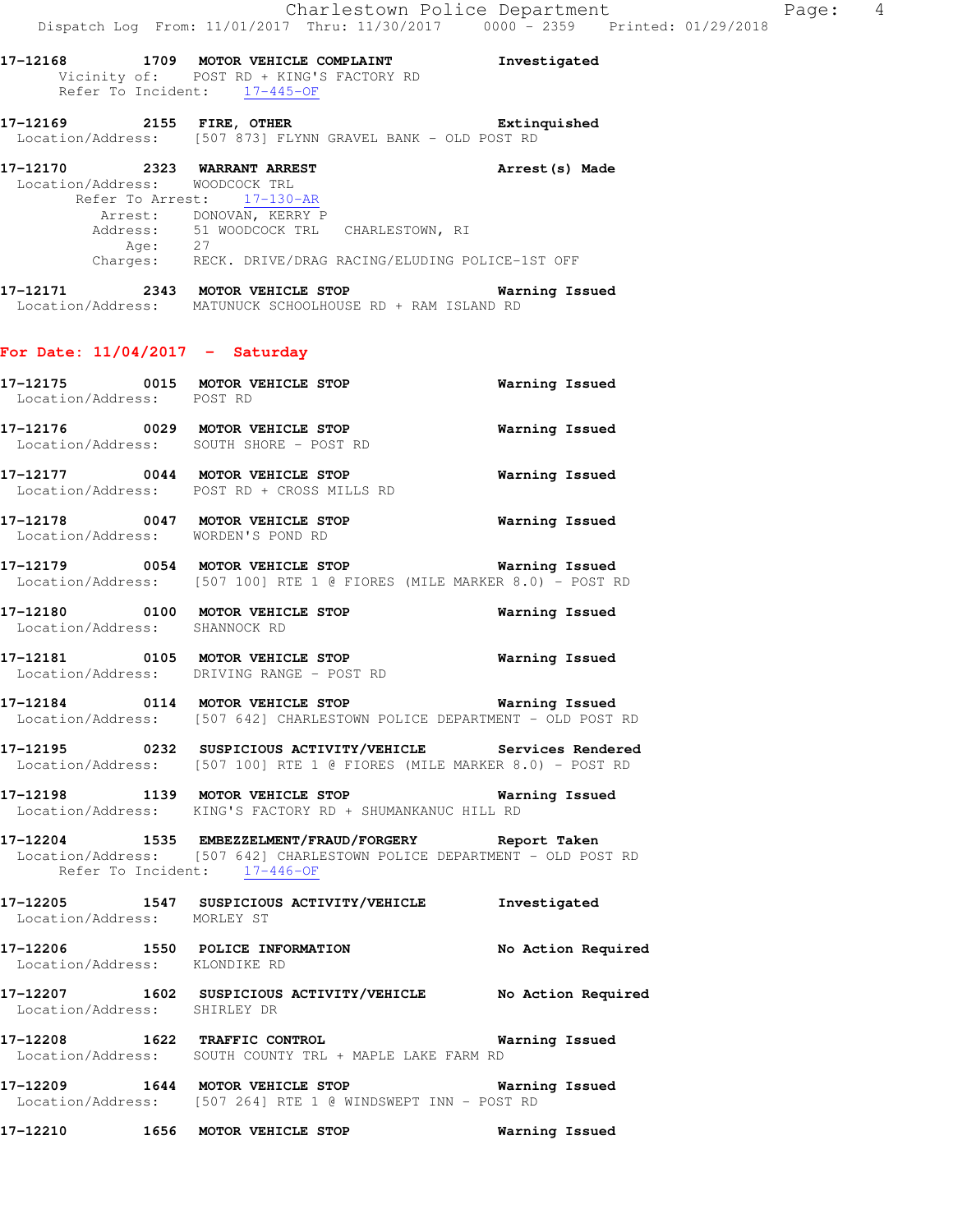|                                                |  | Charlestown Police Department |  |  |                                   | Page: |  |
|------------------------------------------------|--|-------------------------------|--|--|-----------------------------------|-------|--|
| Dispatch Log From: 11/01/2017 Thru: 11/30/2017 |  |                               |  |  | $0000 - 2359$ Printed: 01/29/2018 |       |  |

Location/Address: SOUTH COUNTY TRL + SAND PLAIN RD

**17-12211 1701 MOTOR VEHICLE STOP Warning Issued**  Location/Address: [507 283] RTE - POST RD + SOUTH COUNTY TRL

**17-12212 1709 MOTOR VEHICLE STOP Warning Issued**  Location/Address: POST RD + KING'S FACTORY RD

**17-12213 1725 MOTOR VEHICLE STOP Warning Issued**  Location/Address: POST RD + SOUTH COUNTY TRL **17-12214 1728 MOTOR VEHICLE STOP Warning Issued**  Location/Address: POST RD + KING'S FACTORY RD

**17-12215 1736 MOTOR VEHICLE STOP Warning Issued**  Location/Address: POST RD + TAMANACO DR

**17-12216 1743 MOTOR VEHICLE STOP Warning Issued**  Location/Address: POST RD + WILDFLOWER RD

**17-12217 1746 MOTOR VEHICLE STOP Warning Issued**  Location/Address: POST RD

**17-12218 1913 MOTOR VEHICLE STOP Warning Issued**  Location/Address: [507 260] RTE 1 @ GENERAL STANTON - POST RD

**17-12220 1937 MOTOR VEHICLE STOP Warning Issued**  Location/Address: [507 278] RTE 2 @ RIPPY'S MARKET - SOUTH COUNTY TRL

**17-12221 2059 DISTURBANCE/Music/Noise No Action Required**  Location/Address: BISCUIT CITY RD

**17-12223 2201 MOTOR VEHICLE STOP Warning Issued**  Location/Address: [507 269] RTE 1 @ DRIVING RANGE - POST RD

**17-12224 2212 MOTOR VEHICLE STOP Warning Issued**  Location/Address: [507 283] RTE 2 @ GIFT BARN - SOUTH COUNTY TRL

**17-12225 2311 DOMESTIC/Assault/Diso/Other Services Rendered**  Location/Address: OLD POST RD

**17-12226 2320 ALARM, FIRE False Alarm**  Location/Address: LAURI DR

#### **For Date: 11/05/2017 - Sunday**

**17-12227 0011 MOTOR VEHICLE STOP Arrest(s) Made**  Location/Address: [507 258] RTE 1 @ SOUTH KINGSTOWN LINE (MM 11.4) - POST RD Refer To Summons: 17-131-AR Summons: LONGO, NICHOLAS ANTHONY Address: 92 THORNWOOD RD STAMFORD, CT Age: 22 Charges: Driving with Expired License - 1st Offense **17-12228 0036 MOTOR VEHICLE STOP Citation Issued**  Location/Address: POST RD + WILDFLOWER RD **17-12229 0119 MOTOR VEHICLE STOP Warning Issued**  Location/Address: [507 261] RTE 1 @ STATE GARAGE (MILE MARKER 9.6) - POST RD **17-12246 0253 ALARM, FIRE False Alarm**  Location/Address: LAURI DR

**17-12248 0727 MOTOR VEHICLE STOP Warning Issued**  Location/Address: [507 258] RTE 1 @ SOUTH KINGSTOWN LINE (MM 11.4) - POST RD

**17-12249 0742 MOTOR VEHICLE STOP Warning Issued**  Location/Address: NARROW LN + AUBURN DR

**17-12250 0753 MOTOR VEHICLE STOP Warning Issued**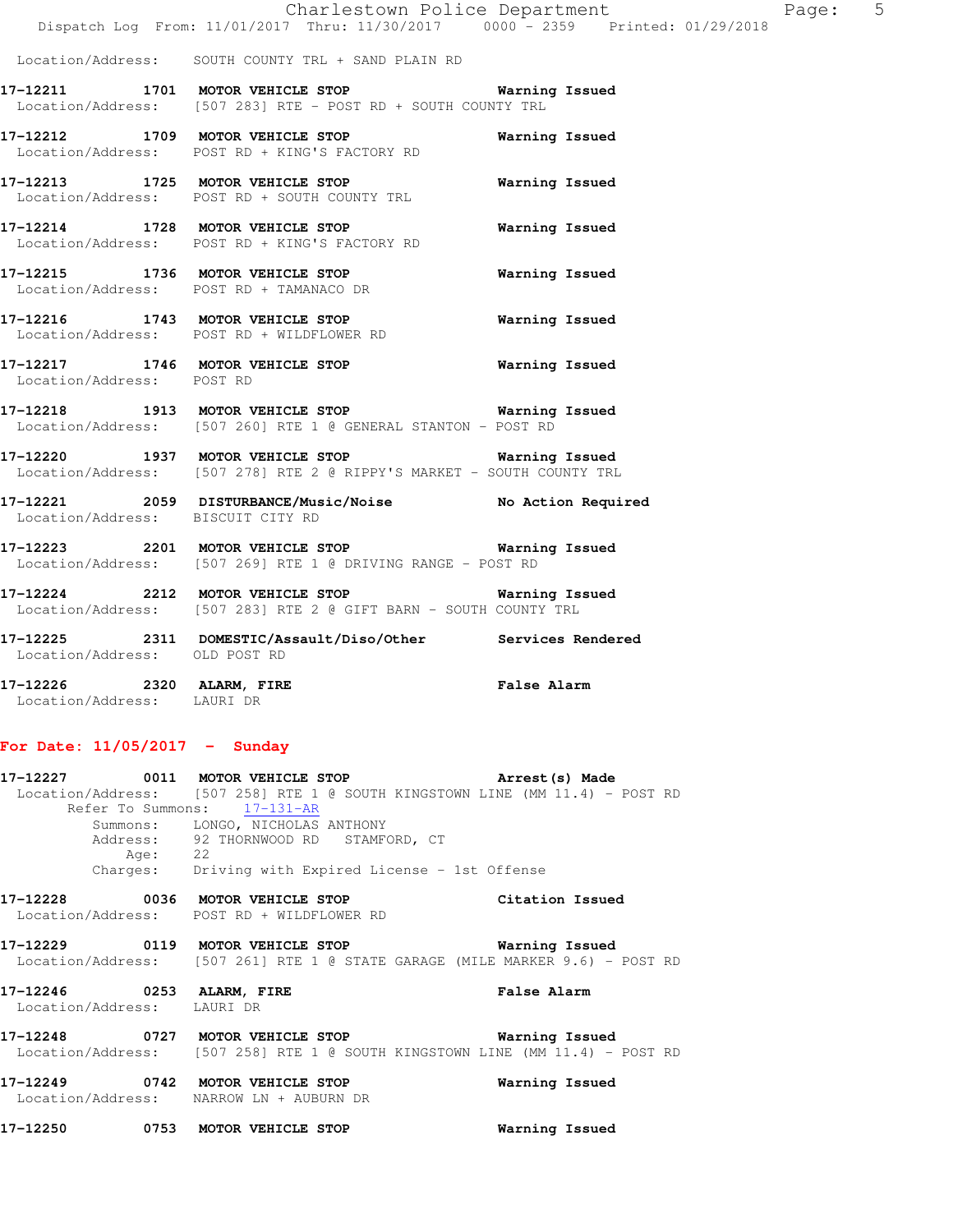|                                                                      | Dispatch Log From: 11/01/2017 Thru: 11/30/2017 0000 - 2359 Printed: 01/29/2018                                                 |                       |
|----------------------------------------------------------------------|--------------------------------------------------------------------------------------------------------------------------------|-----------------------|
|                                                                      | Location/Address: POST RD + KING'S FACTORY RD                                                                                  |                       |
|                                                                      | 17-12251 0802 MOTOR VEHICLE STOP Citation Issued<br>Location/Address: POST RD + PROSSER TRL                                    |                       |
|                                                                      | 17-12252 0824 MOTOR VEHICLE STOP Citation Issued<br>Location/Address: POST RD + LAKESIDE DR                                    |                       |
|                                                                      | 17-12253 0900 MOTOR VEHICLE STOP <b>WARELL WARELL</b><br>Location/Address: POST RD + KING'S FACTORY RD                         |                       |
|                                                                      | 17-12254 0931 911 CALLS/False/Hang-Ups/Open Unfounded<br>Location/Address: [507 72] CUMBERLAND FARMS - OLD POST RD             |                       |
|                                                                      | 17-12255 0959 MOTOR VEHICLE STOP <b>WATER</b> Warning Issued<br>Location/Address: SOUTH COUNTY TRL + MAPLE LAKE FARM RD        |                       |
|                                                                      | 17-12256 1005 MOTOR VEHICLE STOP Warning Issued<br>Location/Address: SOUTH COUNTY TRL + NEW BISCUIT CITY RD                    |                       |
|                                                                      | 17-12257 1015 MOTOR VEHICLE STOP Citation Issued<br>Location/Address: SOUTH COUNTY TRL + SHANNOCK RD                           |                       |
|                                                                      | 17-12258 1030 MOTOR VEHICLE STOP 6 Warning Issued<br>Location/Address: SOUTH COUNTY TRL + NEW BISCUIT CITY RD                  |                       |
|                                                                      | 17-12259 1035 MOTOR VEHICLE STOP 6 Warning Issued<br>Location/Address: [507 364] CROTTY AND SONS AUTO BODY - SOUTH COUNTY TRL  |                       |
|                                                                      | 17-12260 1043 MOTOR VEHICLE STOP <b>Warning Issued</b><br>Location/Address: [507 276] RTE 2 @ RICHMOND LINE - SOUTH COUNTY TRL |                       |
|                                                                      | 17-12261 1058 MOTOR VEHICLE STOP 6 Warning Issued<br>Location/Address: [507 45] RIPPY'S LIQUOR MART - SOUTH COUNTY TRL         |                       |
|                                                                      | 17-12262 1111 MOTOR VEHICLE STOP<br>Location/Address: WORDEN'S POND RD                                                         | Warning Issued        |
|                                                                      | 17-12263 1121 MOTOR VEHICLE STOP 6 Warning Issued<br>Location/Address: WORDEN'S POND RD + SHANNOCK RD                          |                       |
| 17-12264 1133 ASSIST CITIZEN                                         | Services Rendered<br>Location/Address: [507 900] RUST RABBIT ANTIQUES - OLD POST RD                                            |                       |
|                                                                      | 17-12265 1135 MOTOR VEHICLE STOP <b>Warning Issued</b><br>Location/Address: WORDEN'S POND RD + NEW BISCUIT CITY RD             |                       |
|                                                                      | 17-12266 1140 TRAFFIC CONTROL<br>Location/Address: WORDEN'S POND RD + SHANNOCK RD                                              | Citation Issued       |
| 17-12268 1244 DISABLED MV<br>Location/Address: POST RD               |                                                                                                                                | Services Rendered     |
|                                                                      | 17-12269 1335 MOTOR VEHICLE STOP<br>Location/Address: NARROW LN + OLD COACH RD                                                 | <b>Warning Issued</b> |
|                                                                      | 17-12270 1353 MOTOR VEHICLE STOP 5 Warning Issued<br>Location/Address: [507 364] CROTTY AND SONS AUTO BODY - SOUTH COUNTY TRL  |                       |
|                                                                      | 17-12271 1422 MOTOR VEHICLE STOP<br>Location/Address: ALTON CAROLINA RD + HILLTOP DR                                           | Citation Issued       |
| Refer To Incident: 17-447-OF                                         | 17-12273 1638 MOTOR VEHICLE STOP Citation Issued<br>Location/Address: [507 76] DOWNEY WEAVER POST - WHIPPLE DR                 |                       |
|                                                                      | 17-12275 1800 ASSIST CITIZEN<br>Location/Address: [507 804] BEAVER LN                                                          | No Action Required    |
| 17-12277 1955 WELL BEING CHECK<br>Location/Address: SOUTH COUNTY TRL |                                                                                                                                | Investigated          |

Charlestown Police Department Page: 6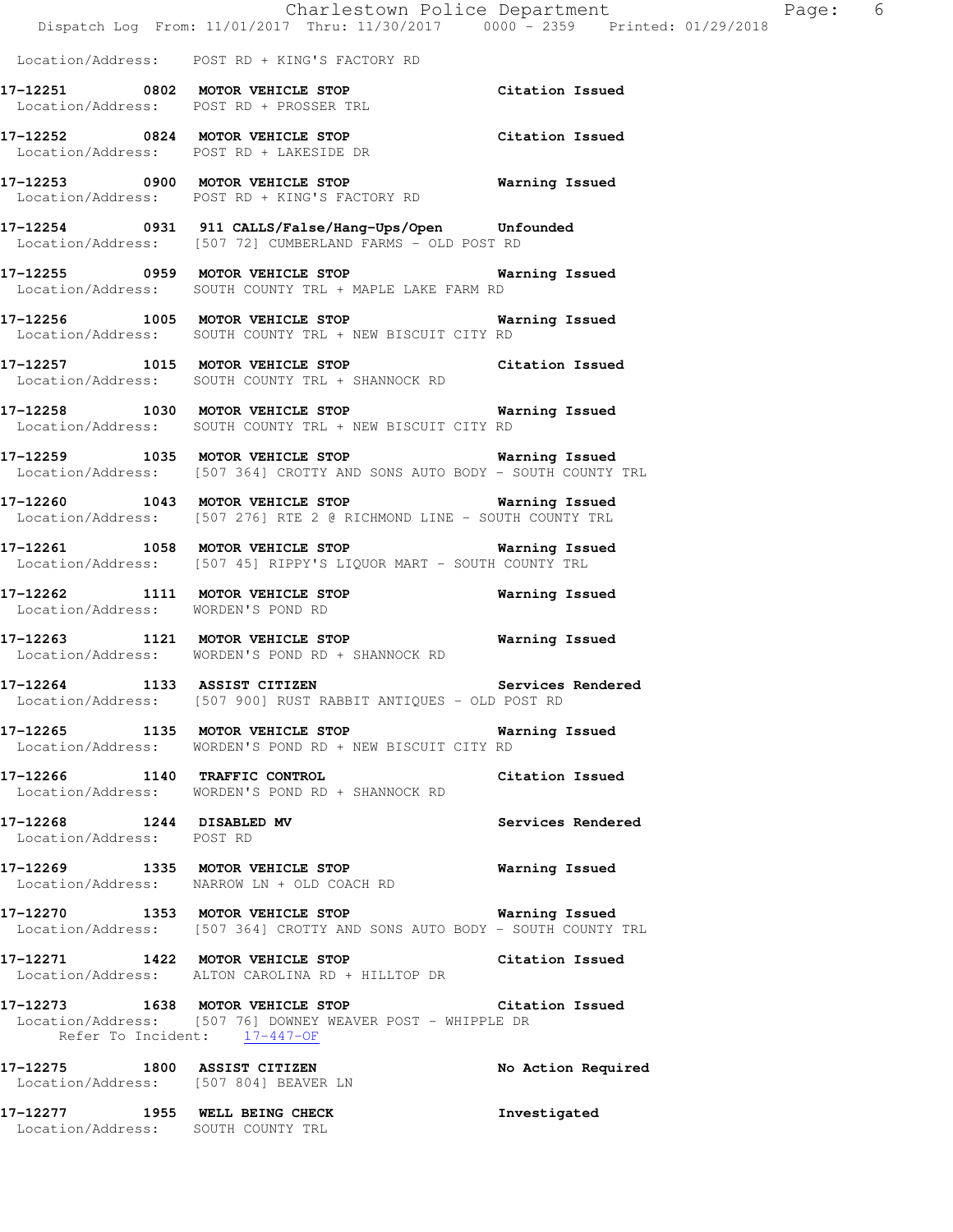| Location/Address: TUCKER ST     | 17-12279 2144 DISTURBANCE/Music/Noise Showstigated                                                                                                                        |                          |
|---------------------------------|---------------------------------------------------------------------------------------------------------------------------------------------------------------------------|--------------------------|
|                                 | 17-12283 2331 SUSPICIOUS ACTIVITY/VEHICLE Investigated<br>Location/Address: [507 604] BESTWAY GAS STATION - POST RD                                                       |                          |
|                                 | 17-12284 2353 OFFICER WANTED<br>Location/Address: CASTLE ROCK DR<br>Refer To Summons: 17-132-AR<br>Juvenile Arrest<br>Age: 17<br>Charges: DRIVING WITHOUT/EXPIRED LICENSE | Arrest (s) Made          |
| For Date: $11/06/2017$ - Monday |                                                                                                                                                                           |                          |
|                                 | 17-12306 0448 MOTOR VEHICLE STOP Citation Issued<br>LOCATION (Address: POST PD + PROSSER TPL)<br>Location/Address: POST RD + PROSSER TRL                                  |                          |
|                                 | 17-12307 0522 MOTOR VEHICLE STOP Citation Issued<br>Location/Address: POST RD + SCHOOLHOUSE POND RD                                                                       |                          |
|                                 | 17-12309 0815 TRAFFIC CONTROL Services Rendered<br>Location/Address: [507 19] CHARLESTOWN ELEMENTARY SCHOOL - CAROLINA BACK RD                                            |                          |
|                                 | 17-12311 0825 COMPLAINT<br>Location/Address: [507 642] CHARLESTOWN POLICE DEPARTMENT - OLD POST RD                                                                        | Investigated             |
|                                 | 17-12312 0841 ALARM, FIRE <b>1988 12 False Alarm</b><br>Location/Address: [507 416] MOHEGAN RD                                                                            |                          |
| Location/Address: RIDGEWOOD RD  | 17-12317 1110 ALARM, BURGLAR                                                                                                                                              | False Alarm              |
|                                 | 17-12318 1134 OFFICER WANTED 117-12318<br>Location/Address: [507 531] NARRAGANSETT INDIAN TRIBAL HEALTH CENTER - SOUTH COUNTY TRL                                         |                          |
|                                 | 17-12320 1335 WELL BEING CHECK COULD Could Not Locate<br>Location/Address: CAROLINA BACK RD + ALTON CAROLINA RD                                                           |                          |
|                                 | 17-12321 1750 ASSIST OTHER AGENCY Services Rendered<br>Location/Address: [507 642] CHARLESTOWN POLICE DEPARTMENT - OLD POST RD                                            |                          |
|                                 | 17-12322 1751 ROAD HAZARD/OBSTRUCTION Investigated<br>Location/Address: [507 286] RTE 112 @ RICHMOND LINE - CAROLINA BACK RD                                              |                          |
|                                 | 17-12323 1811 SUSPICIOUS ACTIVITY/VEHICLE<br>Location/Address: TOCKWOTTEN COVE RD                                                                                         | Services Rendered        |
|                                 | 17-12324 1956 MOTOR VEHICLE STOP<br>Location/Address: SOUTH COUNTY TRL + JACOB PERRY DR                                                                                   | Warning Issued           |
|                                 | 17-12325 2208 MOTOR VEHICLE STOP<br>Location/Address: POST RD + PROSSER TRL                                                                                               | No Action Required       |
|                                 | 17-12329 2357 MOTOR VEHICLE STOP<br>Location/Address: POST RD + SOUTH COUNTY TRL<br>Refer To Incident: 17-448-OF                                                          | Citation Issued          |
| 17-12330 2359 TRANSPORT         | Location/Address: [507 891] FIRST BAPTIST CHURCH OF CHARLESTOWN - OLD POST RD                                                                                             | <b>Services Rendered</b> |
|                                 |                                                                                                                                                                           |                          |

### **For Date: 11/07/2017 - Tuesday**

| 17–12337          | 0511 | MOTOR VEHICLE STOP          |  |  | Warning Issued |
|-------------------|------|-----------------------------|--|--|----------------|
| Location/Address: |      | SOUTH COUNTY TRL + BOTKA DR |  |  |                |

**17-12338 0526 MOTOR VEHICLE STOP Warning Issued**  Location/Address: SOUTH COUNTY TRL + NEW BISCUIT CITY RD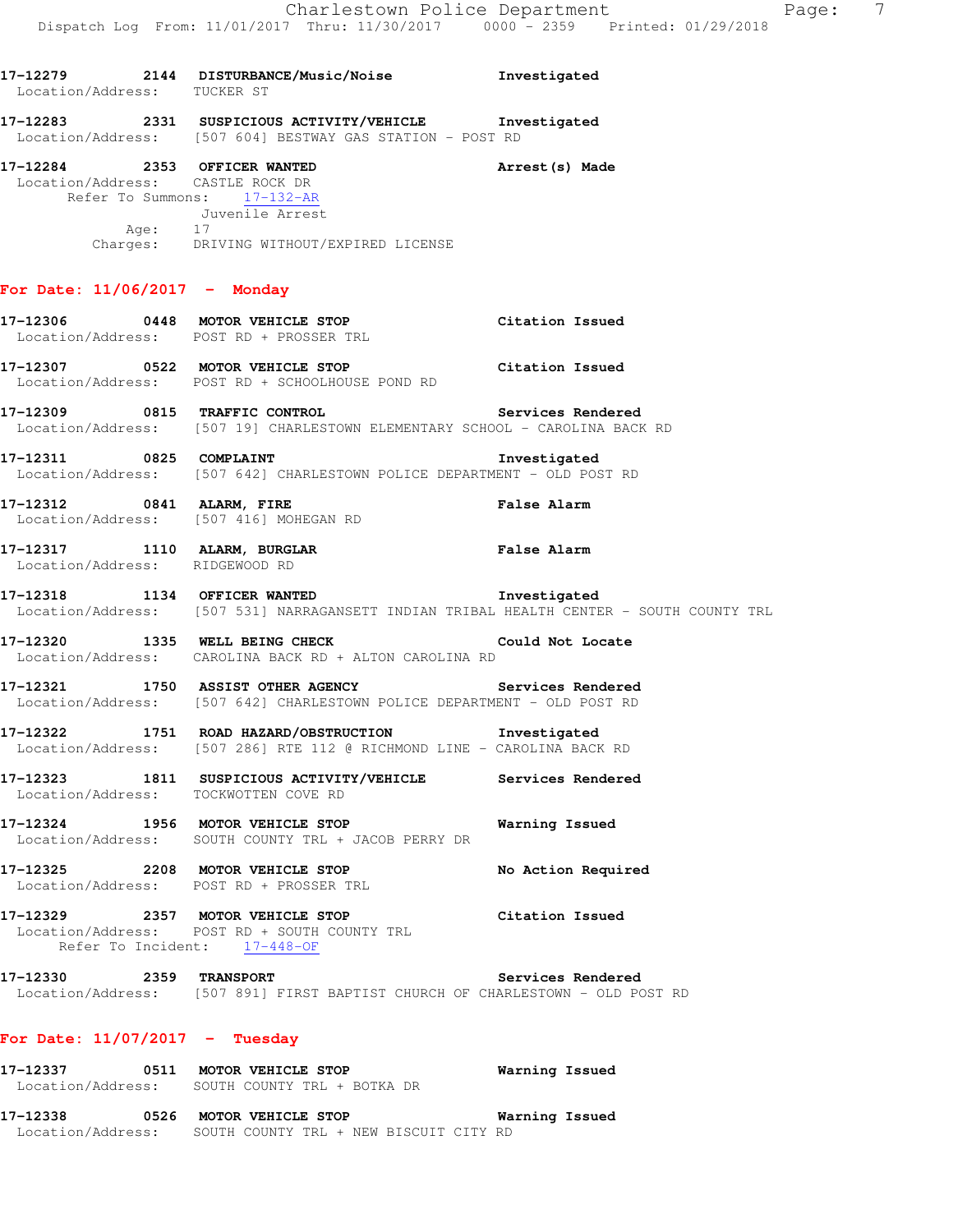|                                                                 | 17-12339 0540 MOTOR VEHICLE STOP 6 Warning Issued<br>Location/Address: [507 45] RIPPY'S LIQUOR MART - SOUTH COUNTY TRL                                                                                                                                                     |                          |
|-----------------------------------------------------------------|----------------------------------------------------------------------------------------------------------------------------------------------------------------------------------------------------------------------------------------------------------------------------|--------------------------|
|                                                                 | 17-12340 0600 MOTOR VEHICLE STOP<br>Location/Address: CAROLINA BACK RD                                                                                                                                                                                                     | Warning Issued           |
|                                                                 | 17-12341 0616 MOTOR VEHICLE STOP No Action Required<br>Location/Address: POST RD + CROSS MILLS RD                                                                                                                                                                          |                          |
| Refer To Incident: 17-449-OF                                    | 17-12345 0814 EMBEZZELMENT/FRAUD/FORGERY Report Taken<br>Location/Address: SOUTH COUNTY TRL                                                                                                                                                                                |                          |
|                                                                 | 17-12344 0815 ANIMAL COMPLAINT Services Rendered<br>Location/Address: KING'S FACTORY RD + PROSSER TRL                                                                                                                                                                      |                          |
|                                                                 | 17-12346 0825 SERVE WARRANT<br>Location/Address: KING'S FACTORY RD                                                                                                                                                                                                         | Could Not Locate         |
|                                                                 | 17-12347 0847 MOTOR VEHICLE STOP<br>Location/Address: POST RD + SCHOOLHOUSE POND RD                                                                                                                                                                                        | Citation Issued          |
| 17-12348 0952 ESCORT                                            | Location/Address: ALTON CAROLINA RD                                                                                                                                                                                                                                        | Services Rendered        |
|                                                                 | 17-12349 1113 DIS CONDUCT / FIGHT <b>Arrest (s) Made</b> Location/Address: [507 44] KINGSTON PIZZA - OLD POST RD<br>Refer To Arrest: 17-133-AR<br>Arrest: WRIGHT, DONNA M<br>Address: 334 NARROW LN CHARLESTOWN, RI<br>Age: 57<br>Charges: DOMESTIC-SIMPLE ASSAULT/BATTERY |                          |
| 17-12350 1122 STOLEN M/V<br>Location/Address: NARROW LN         |                                                                                                                                                                                                                                                                            | No Action Required       |
|                                                                 | 17-12351 1218 DISABLED MV No Action Required<br>Location/Address: [507 100] RTE 1 @ FIORES (MILE MARKER 8.0) - POST RD                                                                                                                                                     |                          |
| 17-12352 1236 ALARM, BURGLAR<br>Location/Address: BLUE RIDGE DR |                                                                                                                                                                                                                                                                            | False Alarm              |
|                                                                 | 17-12354 1354 TRANSPORT 17-12354 Taken/Refered to Other A<br>Location/Address: [507 642] CHARLESTOWN POLICE DEPARTMENT - OLD POST RD                                                                                                                                       |                          |
|                                                                 | 17-12355 1610 MVA - Minor<br>Location/Address: OLD MILL RD + TIMBER RIDGE RD<br>Refer To Incident: 17-450-OF                                                                                                                                                               | <b>Report Taken</b>      |
| 17-12356 1621 OFFICER WANTED<br>Location/Address: NARROW LN     |                                                                                                                                                                                                                                                                            | Services Rendered        |
| 17-12357 1725 TRESPASSING<br>Location/Address: BISCUIT CITY RD  | Refer To Incident: 17-451-OF                                                                                                                                                                                                                                               | Investigated             |
|                                                                 | 17-12358 1752 ASSIST OTHER POLICE DEPT Could Not Locate<br>Location/Address: [507 258] RTE 1 @ SOUTH KINGSTOWN LINE (MM 11.4) - POST RD                                                                                                                                    |                          |
| 17-12360 2024 ALARM, BURGLAR                                    | Location/Address: SHUMANKANUC HILL RD                                                                                                                                                                                                                                      | Building Checked/Secured |
| For Date: $11/08/2017$ - Wednesday                              |                                                                                                                                                                                                                                                                            |                          |
|                                                                 | 17-12364 0013 MOTOR VEHICLE STOP<br>Location/Address: SK LINE - POST RD                                                                                                                                                                                                    | Warning Issued           |

**17-12365 0027 MOTOR VEHICLE STOP Warning Issued**  Location/Address: NARROW LN + MOHAWK TRL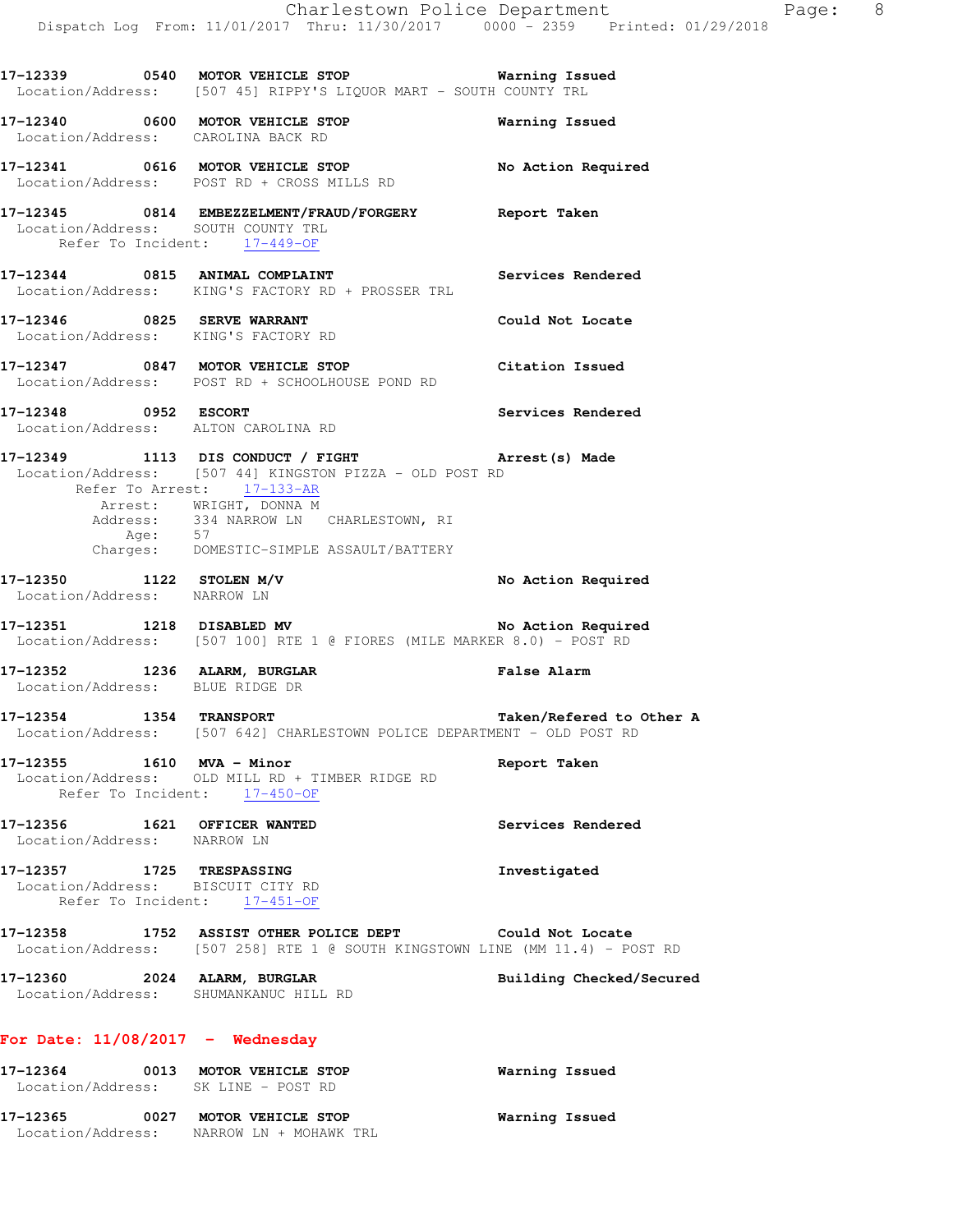|                                                       | 17-12367 0047 MOTOR VEHICLE STOP<br>Location/Address: BURLINGAME - POST RD                                                             | <b>Warning Issued</b> |
|-------------------------------------------------------|----------------------------------------------------------------------------------------------------------------------------------------|-----------------------|
|                                                       | 17-12368 0113 MOTOR VEHICLE STOP Warning Issued<br>Location/Address: POST RD + SCHOOLHOUSE POND RD                                     |                       |
|                                                       | 17-12369 0136 ASSIST OTHER POLICE DEPT Services Rendered Location/Address: SOUTH COUNTY TRL                                            |                       |
|                                                       | Location/Address: POST RD + SCHOOLHOUSE POND RD                                                                                        |                       |
| 17-12382 0640 LARCENY<br>Refer To Incident: 17-452-OF | Location/Address: KICKAPOO RUN                                                                                                         | Report Taken          |
|                                                       | 17-12383 0704 SUSPICIOUS ACTIVITY/VEHICLE Investigated<br>Location/Address: UNDER THE RAILROAD BRIDGE - RAILROAD AVE                   |                       |
|                                                       | 17-12384 0811 TRAFFIC CONTROL CONTROL Services Rendered<br>Location/Address: [507 19] CHARLESTOWN ELEMENTARY SCHOOL - CAROLINA BACK RD |                       |
| Location/Address: NARROW LN                           | 17-12388 1117 WELL BEING CHECK                                                                                                         | Investigated          |
| Refer To Accident: 17-160-AC                          | 17-12389 1237 MVA - W/Injury/Fluid/Hazard Transported to Hospital<br>Location/Address: CAROLINA BACK RD + OLD SHANNOCK RD              |                       |
|                                                       | 17-12390 1518 FOLLOW-UP INVESTIGATION Services Rendered<br>Location/Address: [507 642] CHARLESTOWN POLICE DEPARTMENT - OLD POST RD     |                       |
| Location/Address: OLD POST RD                         | 17-12391 1607 ALARM, FIRE 160 False Alarm                                                                                              |                       |
|                                                       | 17-12392 1631 LARCENY<br>Location/Address: CHEROKEE BND                                                                                | Services Rendered     |
|                                                       | 17-12393 1747 MOTOR VEHICLE STOP 6 Warning Issued<br>Location/Address: [507 607] RTE 1 @ BESTWAY - POST RD                             |                       |
|                                                       | 17-12396 2114 ANIMAL COMPLAINT<br>Location/Address: [507 264] RTE 1 @ WINDSWEPT INN - POST RD                                          | Removed Hazard        |
|                                                       | 17-12397 2134 SUSPICIOUS ACTIVITY/VEHICLE Investigated<br>Location/Address: [507 469] OLD MILL DINER - SOUTH COUNTY TRL                |                       |
|                                                       | 17-12398 2337 MOTOR VEHICLE STOP<br>Location/Address: SK LINE - POST RD                                                                | Warning Issued        |
|                                                       | 17-12399 2347 MOTOR VEHICLE STOP<br>Location/Address: POST RD + LAKESIDE DR                                                            | Warning Issued        |
|                                                       | 17-12403 2353 MOTOR VEHICLE STOP<br>Location/Address: FALCONE LN                                                                       | Citation Issued       |
| For Date: $11/09/2017$ - Thursday                     |                                                                                                                                        |                       |

# **17-12406 0003 MOTOR VEHICLE STOP Warning Issued**  Location/Address: KLONDIKE RD + CHARLES AVE **17-12422 0107 MOTOR VEHICLE STOP Warning Issued**  Location/Address: SOUTH COUNTY TRL + NEW BISCUIT CITY RD **17-12428 0421 MOTOR VEHICLE STOP Citation Issued**

 Location/Address: POST RD + SCHOOLHOUSE POND RD **17-12429 0445 MOTOR VEHICLE STOP No Action Required** 

Location/Address: SK LINE - POST RD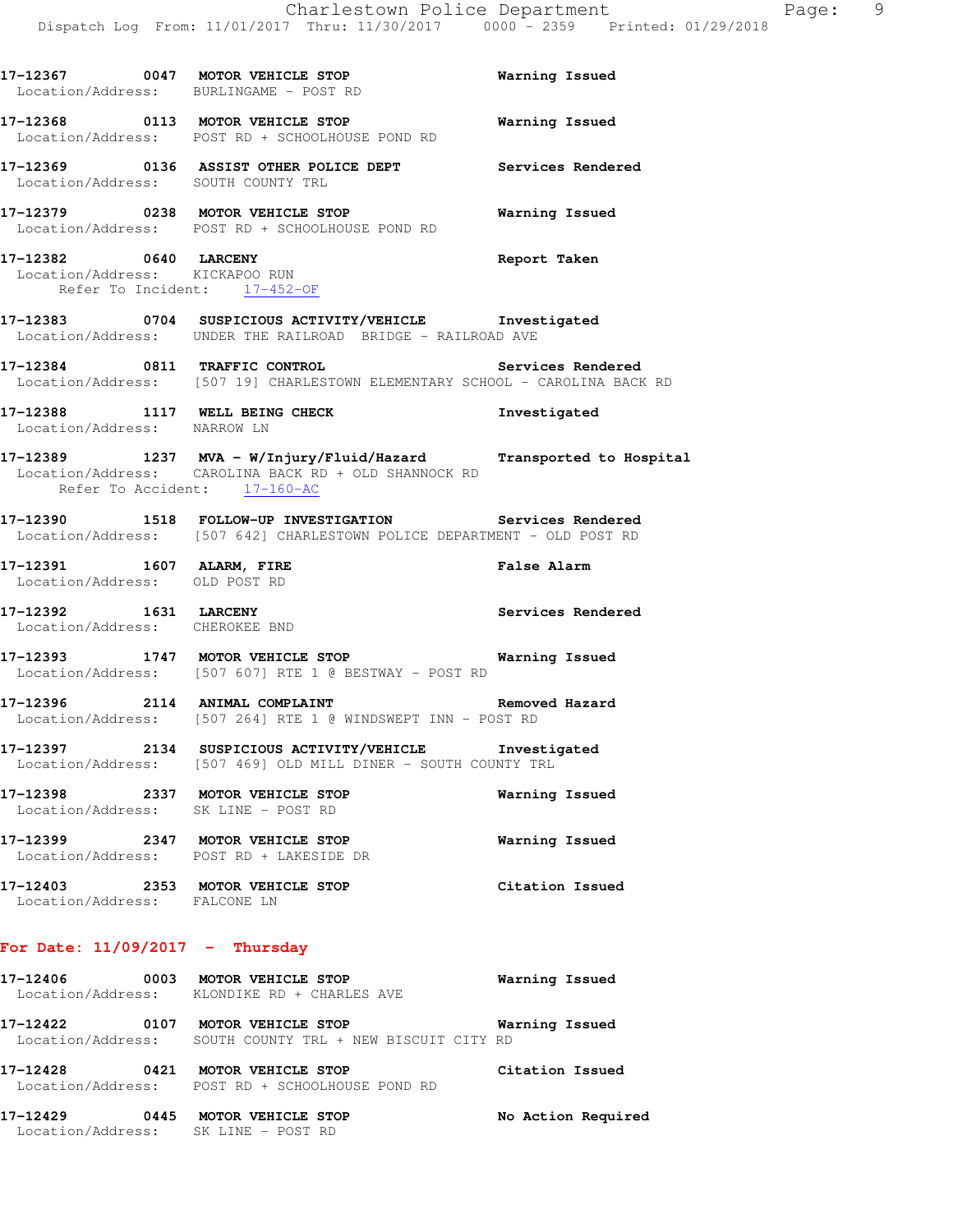|                             | 17-12430 0519 MOTOR VEHICLE STOP<br>Location/Address: ALTON CAROLINA RD                                                                      |                                                                                                                                                                                         | Warning Issued                                                                     |
|-----------------------------|----------------------------------------------------------------------------------------------------------------------------------------------|-----------------------------------------------------------------------------------------------------------------------------------------------------------------------------------------|------------------------------------------------------------------------------------|
|                             | 17-12431 0556 MOTOR VEHICLE STOP<br>Location/Address: CAROLINA BACK RD + ROSE CT<br>Refer To Summons: 17-134-AR<br>Summons: STRAIN, ARTHUR J | Address: 11 KENYON AVE WAKEFIELD, RI                                                                                                                                                    | Arrest (s) Made                                                                    |
|                             |                                                                                                                                              | Age: 62<br>Charges: Driving with Expired License - 1st Offense                                                                                                                          |                                                                                    |
|                             | 17-12432 0602 MVA - Minor<br>Refer To Accident: $17-161-AC$                                                                                  | Location/Address: POST RD + CROSS MILLS RD                                                                                                                                              | Report Taken                                                                       |
|                             | 17-12435 1059 LARCENY<br>Location/Address: KICKAPOO RUN                                                                                      |                                                                                                                                                                                         | Investigated                                                                       |
|                             |                                                                                                                                              | 17-12436 1217 MOTOR VEHICLE STOP<br>Location/Address: [507 300] RTE 1 @ LOBSTER POT - POST RD                                                                                           | Warning Issued                                                                     |
|                             |                                                                                                                                              | 17-12437 1359 WELL BEING CHECK<br>Location/Address: AUBURN DR                                                                                                                           | Investigated                                                                       |
|                             |                                                                                                                                              | 17-12438 1520 ASSIST OTHER TOWN DEPT Services Rendered Location/Address: [507 1] CHARLESTOWN TOWN HALL - SOUTH COUNTY TRL                                                               |                                                                                    |
|                             | Location/Address: BISCUIT CITY RD<br>Refer To Arrest: 17-135-AR                                                                              | 17-12439 1542 FOLLOW-UP INVESTIGATION<br>Arrest: BOSS, WAYNE E<br>Address: 19 COLUMBIA HEIGHTS OVAL CHARLESTOWN, RI<br>Age: 37<br>Charges: BENCH WARRANT ISSUED FROM 4TH DISTRICT COURT | Investigated                                                                       |
|                             |                                                                                                                                              | 17-12440 1631 FOUND/LOST PROPERTY Services Rendered<br>Location/Address: [507 72] CUMBERLAND FARMS - OLD POST RD                                                                        |                                                                                    |
|                             | Location/Address: GRAY'S POINT RD                                                                                                            |                                                                                                                                                                                         | 17-12441 1650 CIVIL MATTER No Action Required<br>Location/Address: GRAY'S POINT RD |
|                             | 17-12442 1729 OFFICER WANTED                                                                                                                 | Location/Address: [507 642] CHARLESTOWN POLICE DEPARTMENT - OLD POST RD                                                                                                                 | Investigated                                                                       |
|                             | Location/Address: LAKESIDE DR                                                                                                                | 17-12443 1826 TOWN COUNCIL DOCKET DELIVERY Services Rendered                                                                                                                            |                                                                                    |
|                             | Location/Address: BRIARWOOD DR                                                                                                               | 17-12444 1848 TOWN COUNCIL DOCKET DELIVERY Services Rendered                                                                                                                            |                                                                                    |
| Location/Address: AUBURN DR | 17-12446 1912 OFFICER WANTED                                                                                                                 |                                                                                                                                                                                         | No Action Required                                                                 |
|                             | Location/Address: SCENIC GARDENS - OLD POST RD                                                                                               | 17-12447 1926 SUSPICIOUS ACTIVITY/VEHICLE                                                                                                                                               | Investigated                                                                       |
|                             | 17-12449 2354 MOTOR VEHICLE STOP<br>Location/Address: POST RD + NARROW LN                                                                    |                                                                                                                                                                                         | Warning Issued                                                                     |
|                             | For Date: $11/10/2017$ - Friday                                                                                                              |                                                                                                                                                                                         |                                                                                    |
|                             | 17-12451 0019 MOTOR VEHICLE STOP<br>Location/Address: POST RD + WILDFLOWER RD                                                                |                                                                                                                                                                                         | Warning Issued                                                                     |

| 17–12455<br>0030                      | MOTOR VEHICLE STOP                            | Citation Issued |
|---------------------------------------|-----------------------------------------------|-----------------|
| 17-12454<br>0027<br>Location/Address: | MOTOR VEHICLE STOP<br>POST RD + WILDFLOWER RD | Warning Issued  |
| Location/Address:                     | POST RD + WILDFLOWER RD                       |                 |

Location/Address: SHANNOCK RD + OLD COACH RD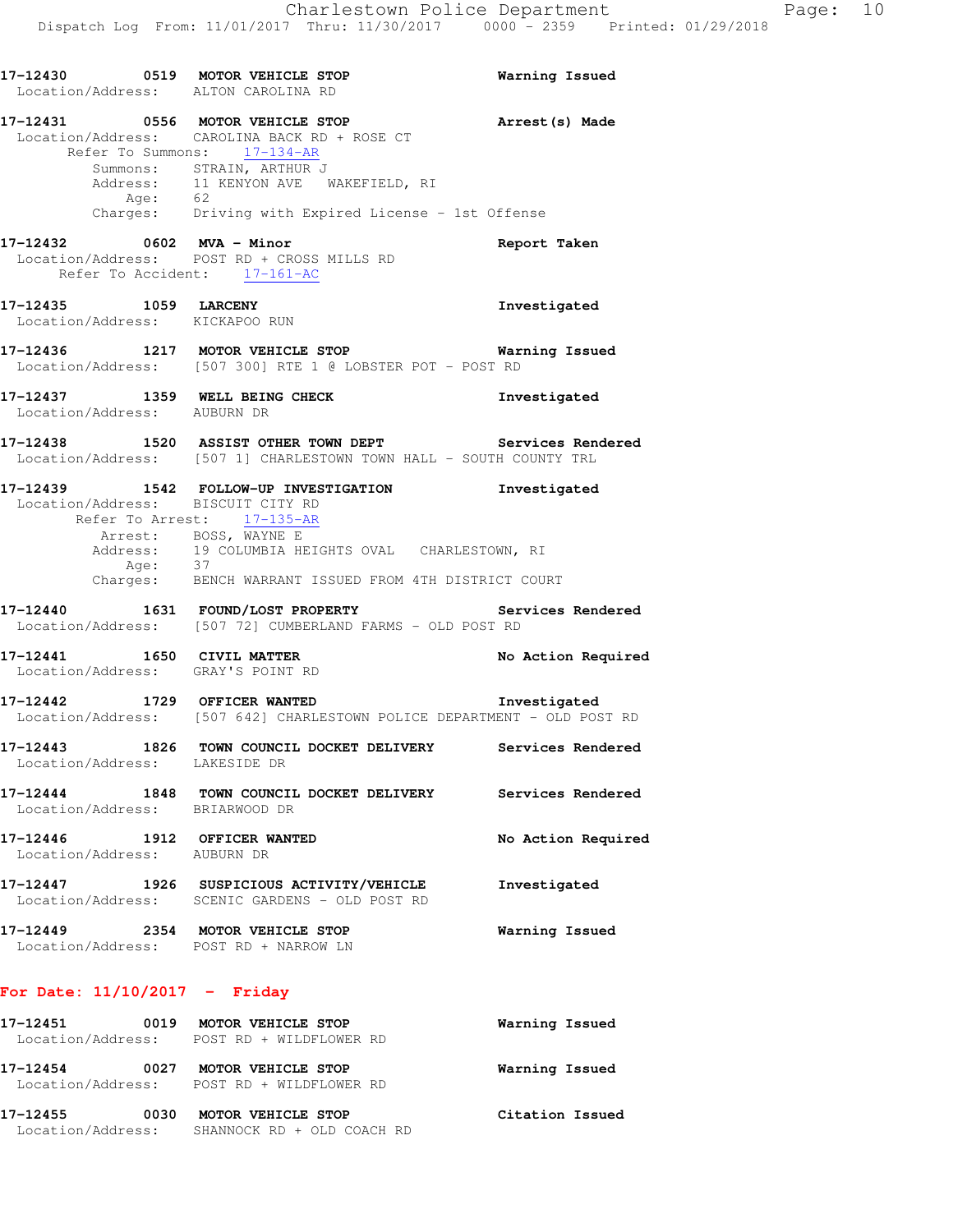|                                 | Location/Address: SOUTH COUNTY TRL + SHANNOCK RD                                                                                                   |                       |
|---------------------------------|----------------------------------------------------------------------------------------------------------------------------------------------------|-----------------------|
|                                 | 17-12481 0528 TRAFFIC CONTROL Services Rendered<br>Location/Address: [507 303] RTE 1 @ SOUTH SHORE MENTAL HEALTH - POST RD                         |                       |
|                                 | 17-12482 0533 MOTOR VEHICLE STOP<br>Location/Address: SOUTH COUNTY TRL + LAURI DR                                                                  | <b>Warning Issued</b> |
|                                 | Location/Address: CAROLINA BACK RD + ALTON CAROLINA RD                                                                                             |                       |
|                                 | 17-12484 0735 MOTOR VEHICLE COMPLAINT No Action Required<br>Location/Address: POST RD + EAST BEACH RD                                              |                       |
| Location/Address: SAND PLAIN RD | 17-12485 0832 DOMESTIC/Assault/Diso/Other Investigated<br>Refer To Incident: 17-453-OF                                                             |                       |
|                                 | 17-12486 0851 ALARM, BURGLAR<br>Location/Address: [507 416] MOHEGAN RD                                                                             | False Alarm           |
|                                 | 17-12487      0933   TRANSPORT                 Taken/Refered to Other A<br>Location/Address: [507 642] CHARLESTOWN POLICE DEPARTMENT - OLD POST RD |                       |
|                                 | 17-12489 1037 ALARM, BURGLAR BURGLAR Building Checked/Secured Location/Address: [507 874] EAST QUAIL RUN                                           |                       |
| Location/Address: SUNSET DR     | 17-12490 1040 ALARM, BURGLAR <b>Example 19</b> False Alarm                                                                                         |                       |
|                                 | 17-12491 1048 ROAD HAZARD/OBSTRUCTION Could Not Locate<br>Location/Address: SHANNOCK RD + ASHLEY LN                                                |                       |
|                                 | 17-12492 1136 REGISTERED SEX OFFENDER Services Rendered                                                                                            |                       |
|                                 | 17-12495 1614 TRAFFIC CONTROL<br>Location/Address: POST RD + EAST BEACH RD                                                                         | No Action Required    |
| Location/Address: OLD MILL RD   | 17-12496 1656 ABANDONED MV                                                                                                                         | Services Rendered     |
|                                 | 17-12497 1909 TRAFFIC CONTROL 1909 No Action Required<br>Location/Address: [507 260] RTE 1 @ GENERAL STANTON - POST RD                             |                       |

## **For Date: 11/11/2017 - Saturday**

| 17-12499                       | 0031 PSYCHOLOGICAL EMERGENCY<br>Location/Address: [507 435] SOUTH SHORE MENTAL HEALTH CHARLESTOWN HOUS - OLD POST RD     | Transported to Hospital |
|--------------------------------|--------------------------------------------------------------------------------------------------------------------------|-------------------------|
|                                | 17-12500 0044 BURGLARY (B & E)<br>Location/Address: SAND PLAIN RD<br>Refer To Incident: 17-454-OF                        | Investigated            |
| Location/Address: RIDGEWOOD RD | 17-12505 0705 DISTURBANCE/Music/Noise                                                                                    | Investigated            |
|                                | 17-12506 0733 SUSPICIOUS ACTIVITY/VEHICLE Investigated<br>Location/Address: [507 875] NINIGRET PARK - DOG PARK - PARK LN |                         |
|                                | 17-12508 0810 DISABLED MV<br>Vicinity of: [507 14] CARPENTER'S GULF - SOUTH COUNTY TRL                                   | No Action Required      |
| Location/Address: LIISA DR     | 17-12509 0849 ALARM, BURGLAR                                                                                             | False Alarm             |
| 17-12510 0902 LARCENY          | Location/Address: [507 553] KLONDIKE RD                                                                                  | Investigated            |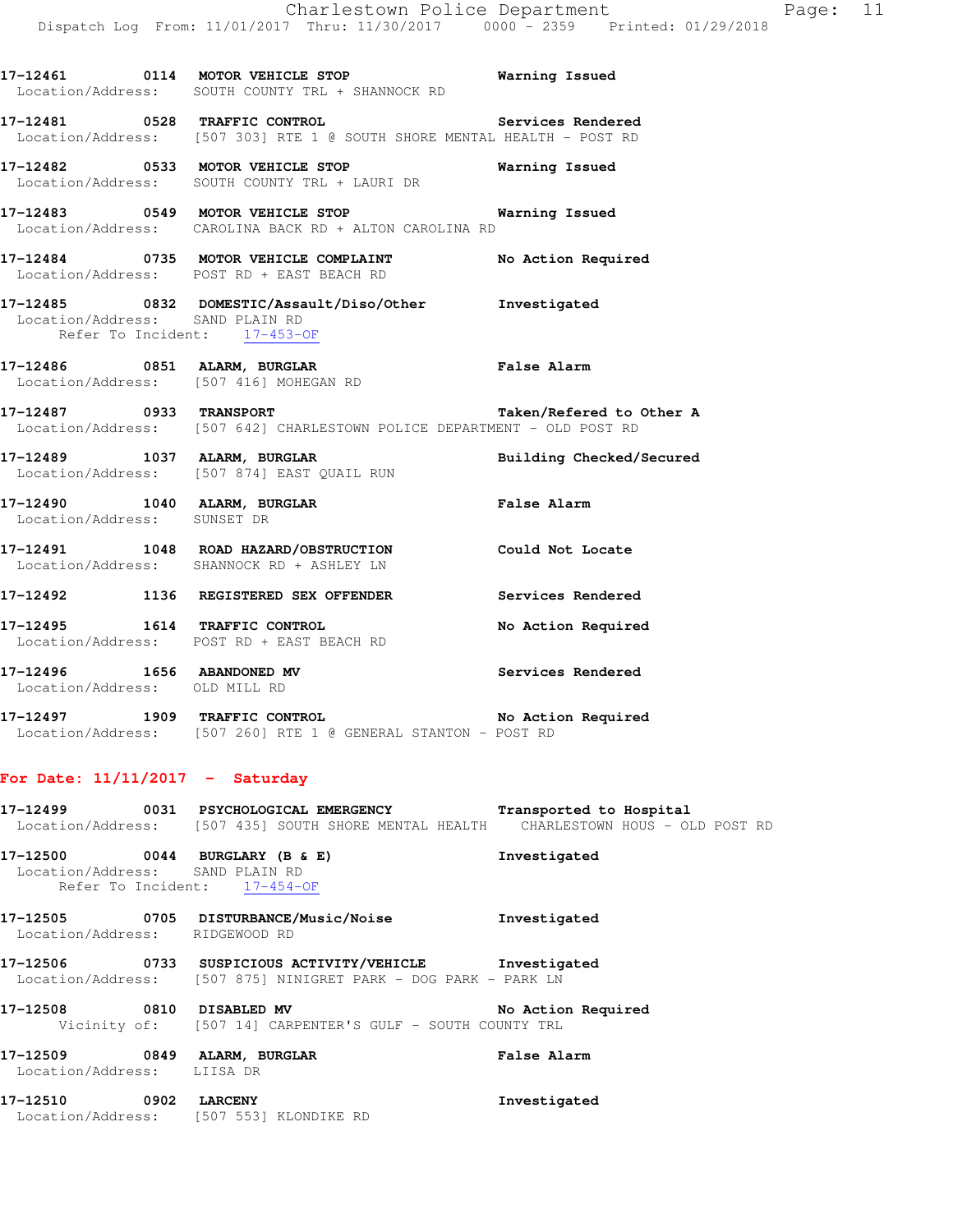|                                                               | Charlestown Police Department<br>Dispatch Log From: 11/01/2017 Thru: 11/30/2017 0000 - 2359 Printed: 01/29/2018                        |              |
|---------------------------------------------------------------|----------------------------------------------------------------------------------------------------------------------------------------|--------------|
|                                                               | 17-12511 1006 ROAD HAZARD/OBSTRUCTION Could Not Locate<br>Vicinity of: [507 14] CARPENTER'S GULF - SOUTH COUNTY TRL                    |              |
|                                                               | 17-12512 1309 MOTOR VEHICLE COMPLAINT Could Not Locate<br>Location/Address: [507 258] RTE 1 @ SOUTH KINGSTOWN LINE (MM 11.4) - POST RD |              |
| Location/Address: CHEROKEE BND                                | 17-12513 1416 HOUSE CHECK Building Checked/Secured                                                                                     |              |
| 17-12514 1438 OFFICER WANTED<br>Location/Address: OLD POST RD |                                                                                                                                        | Investigated |
|                                                               | 17-12516 1532 ASSIST OTHER AGENCY 1nvestigated<br>  Location/Address: KIMBALL WILDLIFE PRESERVE - SCHOOLHOUSE POND RD                  |              |
| Location/Address: EDWARDS LN                                  | 17-12517 1715 FIRE, OTHER                                                                                                              | Investigated |
|                                                               | 17-12519 1840 TRAFFIC CONTROL No Action Required<br>  Location/Address: [507 260] RTE 1 @ GENERAL STANTON - POST RD                    |              |
|                                                               | 17-12520 1951 MOTOR VEHICLE STOP 6 Warning Issued<br>Location/Address: [507 64] RATHSKELLER RESTAURANT - OLD COACH RD                  |              |
| 17-12523 2050 HOUSE CHECK<br>Location/Address: ARCHES RD      |                                                                                                                                        | Investigated |

Page: 12

**17-12524 2300 FIREWORKS/Possession/Use/Other Investigated**  Location/Address: NORTH NIANTIC DR

# **For Date: 11/12/2017 - Sunday**

|  | 17-12534 0121 MOTOR VEHICLE STOP Citation Issued<br>Location/Address: [507 1] CHARLESTOWN TOWN HALL - SOUTH COUNTY TRL                                                                                                                                                                       |                   |
|--|----------------------------------------------------------------------------------------------------------------------------------------------------------------------------------------------------------------------------------------------------------------------------------------------|-------------------|
|  | 17-12544 0541 TRAFFIC CONTROL<br>Location/Address: POST RD + FALCONE LN                                                                                                                                                                                                                      | Services Rendered |
|  | 17-12547 0857 TRESPASSING<br>Vicinity of: BOTKA WOODS DR                                                                                                                                                                                                                                     | Investigated      |
|  | 17-12548 0902 TRESPASSING<br>Location/Address: KLONDIKE RD                                                                                                                                                                                                                                   | Investigated      |
|  | 17-12549 1250 DOMESTIC/Assault/Diso/Other Arrest(s) Made<br>Location/Address: [507 642] CHARLESTOWN POLICE DEPARTMENT - OLD POST RD<br>Refer To Arrest: 17-136-AR<br>Arrest: COLPRIT, ANDREW R<br>Address: 96 BOWLING LN WESTERLY, RI<br>Age: 31<br>Charges: DOMESTIC-SIMPLE ASSAULT/BATTERY |                   |
|  | 17-12551 1539 FOLLOW-UP INVESTIGATION<br>Location/Address: PASQUISETT TRL                                                                                                                                                                                                                    | Investigated      |
|  | 17-12552 1558 DISABLED MV<br>Location/Address: POST RD + SCHOOLHOUSE POND RD                                                                                                                                                                                                                 | Investigated      |
|  | 17-12553 1601 MOTOR VEHICLE STOP <b>Warning Issued</b><br>Location/Address: POST RD + PROSSER TRL                                                                                                                                                                                            |                   |
|  | 17-12555 1919 SUSPICIOUS ACTIVITY/VEHICLE Could Not Locate<br>Vicinity of: [507 850] CROSS MILLS FIRE STATION - OLD POST RD                                                                                                                                                                  |                   |
|  | 17-12556 2138 MVA - Minor<br>Location/Address: [507 270] RTE 1 @ BURLINGAME (MILE MARKER 6.0) - POST RD<br>Refer To Accident: 17-162-AC                                                                                                                                                      | Report Taken      |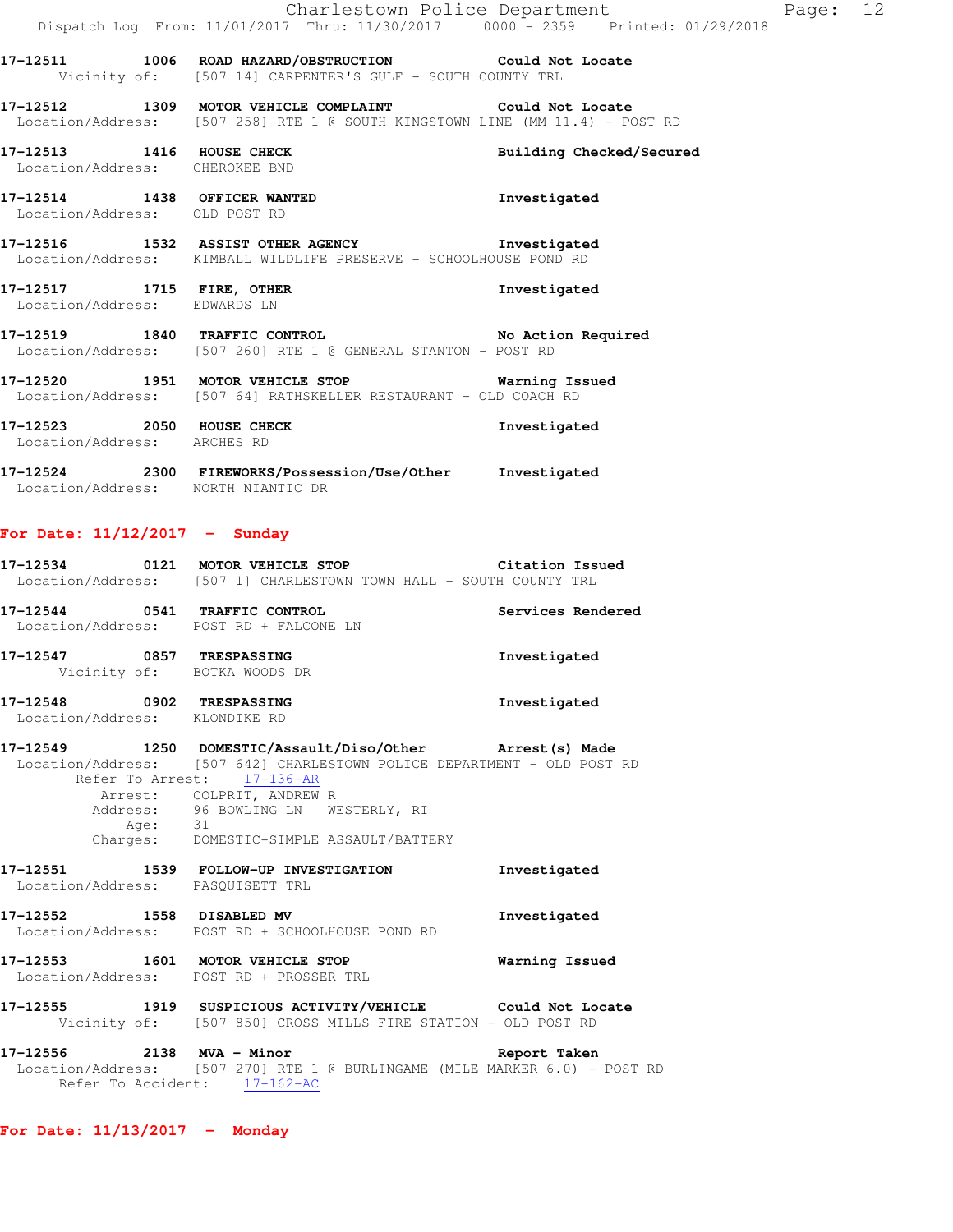**17-12564 0038 MOTOR VEHICLE STOP Services Rendered**  Location/Address: [507 374] SAINT MARYS CHURCH - CAROLINA BACK RD

**17-12567 0101 MOTOR VEHICLE STOP Warning Issued**  Location/Address: [507 284] RTE 91 @ RICHMOND LINE - ALTON CAROLINA RD

**17-12578 0510 MOTOR VEHICLE STOP Warning Issued**  Location/Address: POST RD + SCHOOLHOUSE POND RD

**17-12579 0555 MOTOR VEHICLE STOP Warning Issued**  Location/Address: CAROLINA BACK RD + ROSE CT

**17-12583 0957 MOTOR VEHICLE STOP Warning Issued**  Location/Address: POST RD + TAMANACO DR

**17-12587 1653 ASSIST CITIZEN Services Rendered**  Location/Address: BLUE RIDGE DR

**17-12588 1750 OFFICER WANTED Report Taken**  Location/Address: BISCUIT CITY RD Refer To Incident: 17-456-OF

**17-12590 2140 ROAD HAZARD/OBSTRUCTION Services Rendered**  Location/Address: POST RD + ROSS HILL RD

### **For Date: 11/14/2017 - Tuesday**

| 17-12596          | 0107 | MOTOR VEHICLE STOP            |  | Citation Issued |  |
|-------------------|------|-------------------------------|--|-----------------|--|
| Location/Address: |      | POST RD + SCHOOLHOUSE POND RD |  |                 |  |

**17-12608 0522 MOTOR VEHICLE STOP Warning Issued**  Location/Address: SK LINE - POST RD

**17-12609 0531 MOTOR VEHICLE STOP Citation Issued**  Location/Address: POST RD + LAKESIDE DR

**17-12610 0600 MOTOR VEHICLE STOP Warning Issued**  Location/Address: POST RD + GENERAL STANTON LN

**17-12611 0719 MOTOR VEHICLE STOP Citation Issued**  Location/Address: POST RD + KING'S FACTORY RD

**17-12612 0739 MOTOR VEHICLE STOP Warning Issued**  Location/Address: POST RD + TAMANACO DR

**17-12613 0854 NOTIFICATION Could Not Locate**  Location/Address: KING'S FACTORY RD

**17-12614 1135 EMBEZZELMENT/FRAUD/FORGERY Investigated**  Location/Address: SUNSET DR

**17-12618 1411 EMBEZZELMENT/FRAUD/FORGERY Investigated**  Location/Address: LAKESIDE DR Refer To Incident: 17-457-OF

## **17-12619 1644 ANIMAL COMPLAINT Services Rendered**  Location/Address: ROSS HILL RD **17-12622 2053 OFFICER WANTED Investigated**  Location/Address: BISCUIT CITY RD Refer To Incident: 17-458-OF **17-12623 2101 SERVE SUMMONS Could Not Locate**  Location/Address: KING'S FACTORY RD **17-12624 2220 ALARM, BURGLAR Building Checked/Secured**  Location/Address: BUCKEYE BROOK RD

**17-12627 2347 MOTOR VEHICLE STOP Warning Issued**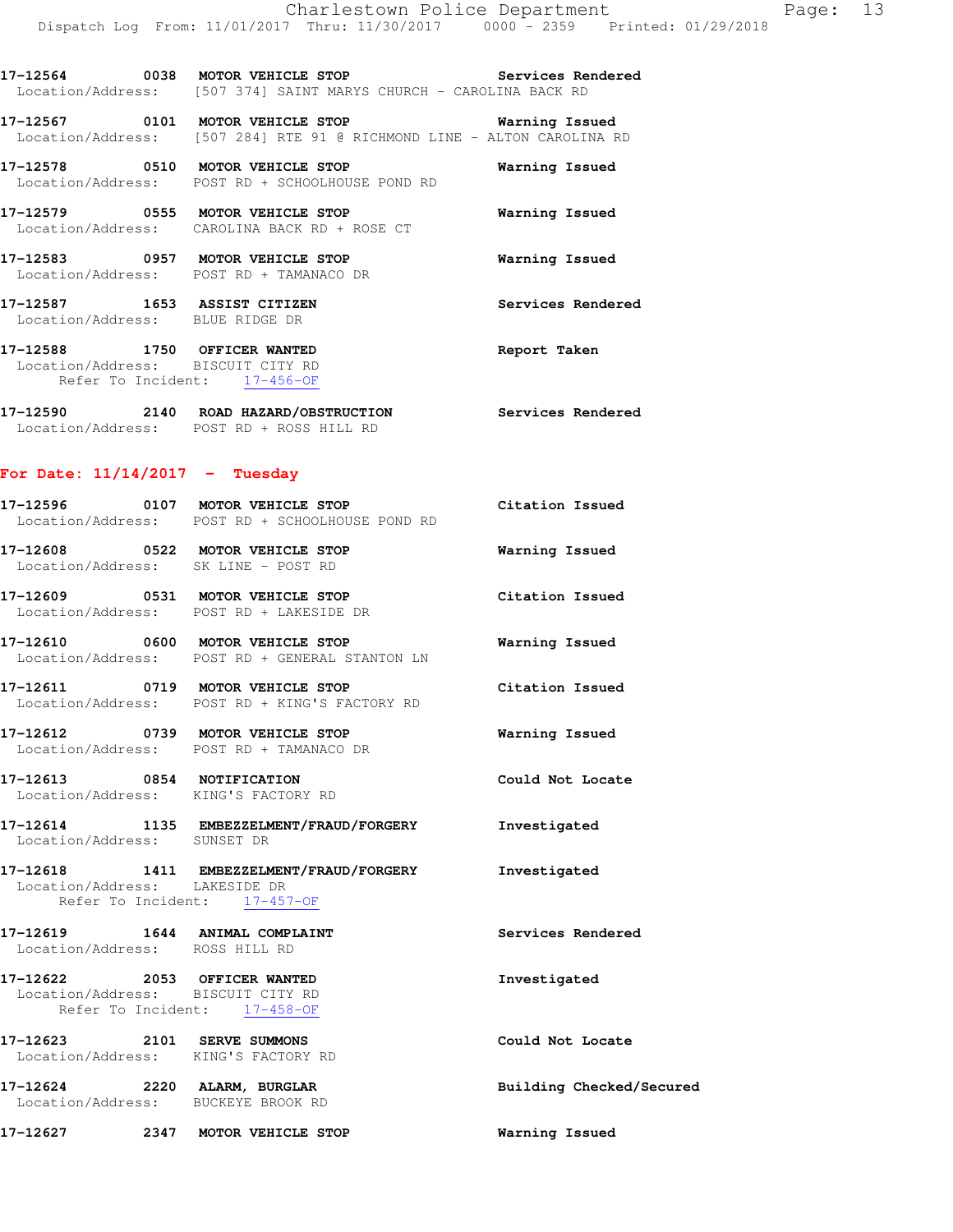#### **For Date: 11/15/2017 - Wednesday**

**17-12630 0000 MOTOR VEHICLE STOP Warning Issued**  Location/Address: [507 918] MILE MARKER 8.0 - POST RD

Location/Address: SOUTH COUNTY TRL + NEW BISCUIT CITY RD

- **17-12631 0007 MOTOR VEHICLE STOP Warning Issued**  Location/Address: [507 221] SHERMAN'S AUTO BODY INC - SOUTH COUNTY TRL
- **17-12632 0017 MOTOR VEHICLE STOP No Action Required**  Location/Address: [507 657] COUNTRY FOOD MART, LLC - SOUTH COUNTY TRL
- **17-12633 0038 MOTOR VEHICLE STOP Warning Issued**  Location/Address: SOUTH COUNTY TRL + SHANNOCK RD
- **17-12634 0059 MOTOR VEHICLE STOP Warning Issued**  Location/Address: DRIVING RANGE - POST RD
- **17-12635 0104 MOTOR VEHICLE STOP Citation Issued**  Location/Address: ST MARYS CHURCH - CAROLINA BACK RD
- **17-12636 0107 MOTOR VEHICLE STOP Citation Issued**  Location/Address: [507 100] RTE 1 @ FIORES (MILE MARKER 8.0) - POST RD
- **17-12646 0138 ALARM, BURGLAR Building Checked/Secured**  Location/Address: [507 369] WILCOX TAVERN - OLD POST RD
- **17-12655 0321 MOTOR VEHICLE STOP Warning Issued**  Location/Address: SK LINE - POST RD
- **17-12656 0331 ALARM, BURGLAR Building Checked/Secured**  Location/Address: [507 455] SHIRLEY DR
- **17-12657 0355 MOTOR VEHICLE STOP Citation Issued**  Location/Address: POST RD + LAKESIDE DR
- **17-12658 0425 MVA Minor Report Taken**  Location/Address: POST RD + SHADY HARBOR DR Refer To Accident: 17-163-AC
- **17-12659 0523 TRAFFIC CONTROL Warning Issued**  Location/Address: [507 100] RTE 1 @ FIORES - POST RD
- **17-12661 0800 TRAFFIC CONTROL Services Rendered**  Location/Address: [507 19] CHARLESTOWN ELEMENTARY SCHOOL - CAROLINA BACK RD
- **17-12662 0807 ALARM, BURGLAR Building Checked/Secured**  Location/Address: [507 816] DRIFTWOOD DR
- **17-12664 1005 CIVIL MATTER Investigated**  Location/Address: BISCUIT CITY RD
- **17-12665 1006 ALARM, BURGLAR Building Checked/Secured**
- Location/Address: [507 599] SHANNOCK RD **17-12666 1015 ASSIST CITIZEN Services Rendered**
- Location/Address: TURTLE TRL
- **17-12668 1105 MOTOR VEHICLE STOP Warning Issued**  Location/Address: [507 270] RTE 1 @ BURLINGAME (MILE MARKER 6.0) - POST RD

**17-12669 1125 NOTIFICATION Services Rendered**  Location/Address: KING'S FACTORY RD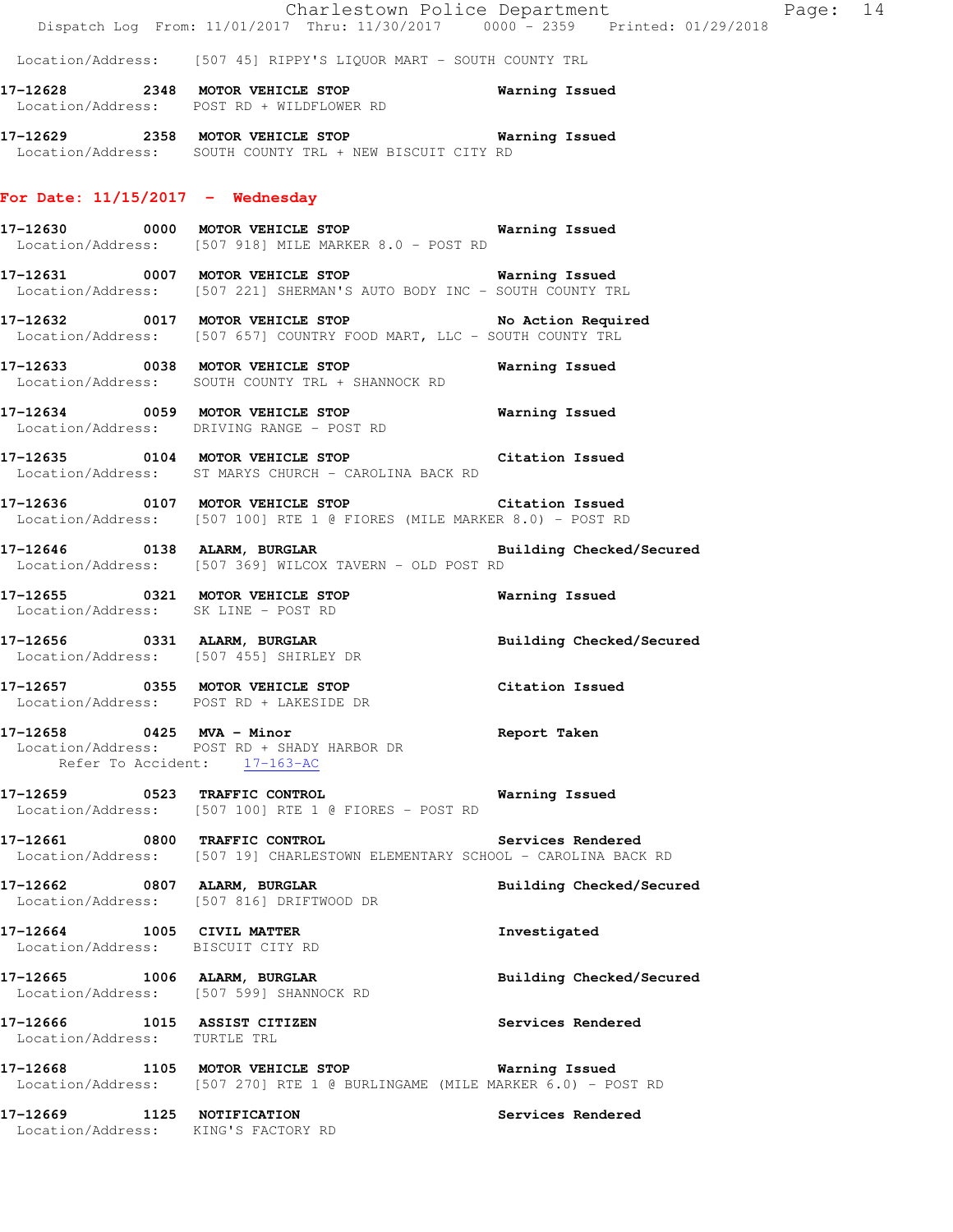**17-12670 1135 MOTOR VEHICLE STOP Services Rendered**  Location/Address: [507 200] RTE 1 @ PACKAGE STORE - POST RD

**17-12671 1234 MOTOR VEHICLE STOP Warning Issued**  Location/Address: [507 604] BESTWAY GAS STATION - POST RD

**17-12672 1257 SUSPICIOUS ACTIVITY/VEHICLE Investigated**  Location/Address: KENDALL CT

- **17-12673 1335 ASSIST ELDERLY Taken to Family/Guardian**  Location/Address: ASHLEY LN
- **17-12674 1404 ASSIST CITIZEN Services Rendered**  Location/Address: SAFFORD DR
- **17-12675 1544 FOLLOW-UP INVESTIGATION Investigated**  Location/Address: BISCUIT CITY RD
- **17-12676 1622 LARCENY Report Taken**  Location/Address: [507 935] OLD MEADOW LN Refer To Incident: 17-460-OF
- **17-12677 1651 MOTOR VEHICLE STOP Citation Issued**  Location/Address: [507 276] RTE 2 @ RICHMOND LINE - SOUTH COUNTY TRL
- **17-12678 1727 MVA Minor Report Taken**  Location/Address: [507 876] RICAN - ALTON CAROLINA RD Refer To Accident: 17-164-AC
- **17-12679 1754 MOTOR VEHICLE COMPLAINT Could Not Locate**  Location/Address: SOUTH COUNTY TRL + CAROLINA BACK RD
- **17-12680 1814 ROAD HAZARD/OBSTRUCTION Could Not Locate**  Location/Address: [507 269] RTE 1 @ DRIVING RANGE - POST RD
- **17-12682 1955 SUSPICIOUS ACTIVITY/VEHICLE Services Rendered**  Location/Address: BLUE RIDGE DR

#### **For Date: 11/16/2017 - Thursday**

**17-12683 0005 ROAD HAZARD/OBSTRUCTION Removed Hazard**  Location/Address: POST RD + CROSS MILLS RD

**17-12687 0014 MOTOR VEHICLE STOP Warning Issued**  Location/Address: SOUTH COUNTY TRL + CAROLINA BACK RD

**17-12688 0017 MOTOR VEHICLE STOP Warning Issued**  Location/Address: [507 913] MILE MARKER 6.4 - MEADOW LN

**17-12690 0027 MOTOR VEHICLE STOP Warning Issued**  Location/Address: POST RD + KING'S FACTORY RD

**17-12693 0054 MOTOR VEHICLE STOP Warning Issued**  Location/Address: SOUTH SHORE - POST RD

**17-12694 0100 MOTOR VEHICLE STOP No Action Required**  Location/Address: ALTON CAROLINA RD + HILLTOP DR

**17-12711 0509 TRAFFIC CONTROL Warning Issued**  Location/Address: [507 270] RTE 1 @ BURLINGAME - POST RD

**17-12713 0540 MOTOR VEHICLE STOP Citation Issued**  Location/Address: POST RD + EAST BEACH RD

**17-12714 0606 MOTOR VEHICLE STOP Warning Issued**  Location/Address: RICHMOND LINE - SOUTH COUNTY TRL

**17-12715 0743 ASSIST OTHER AGENCY No Action Required**  Location/Address: [507 788] WEST END RD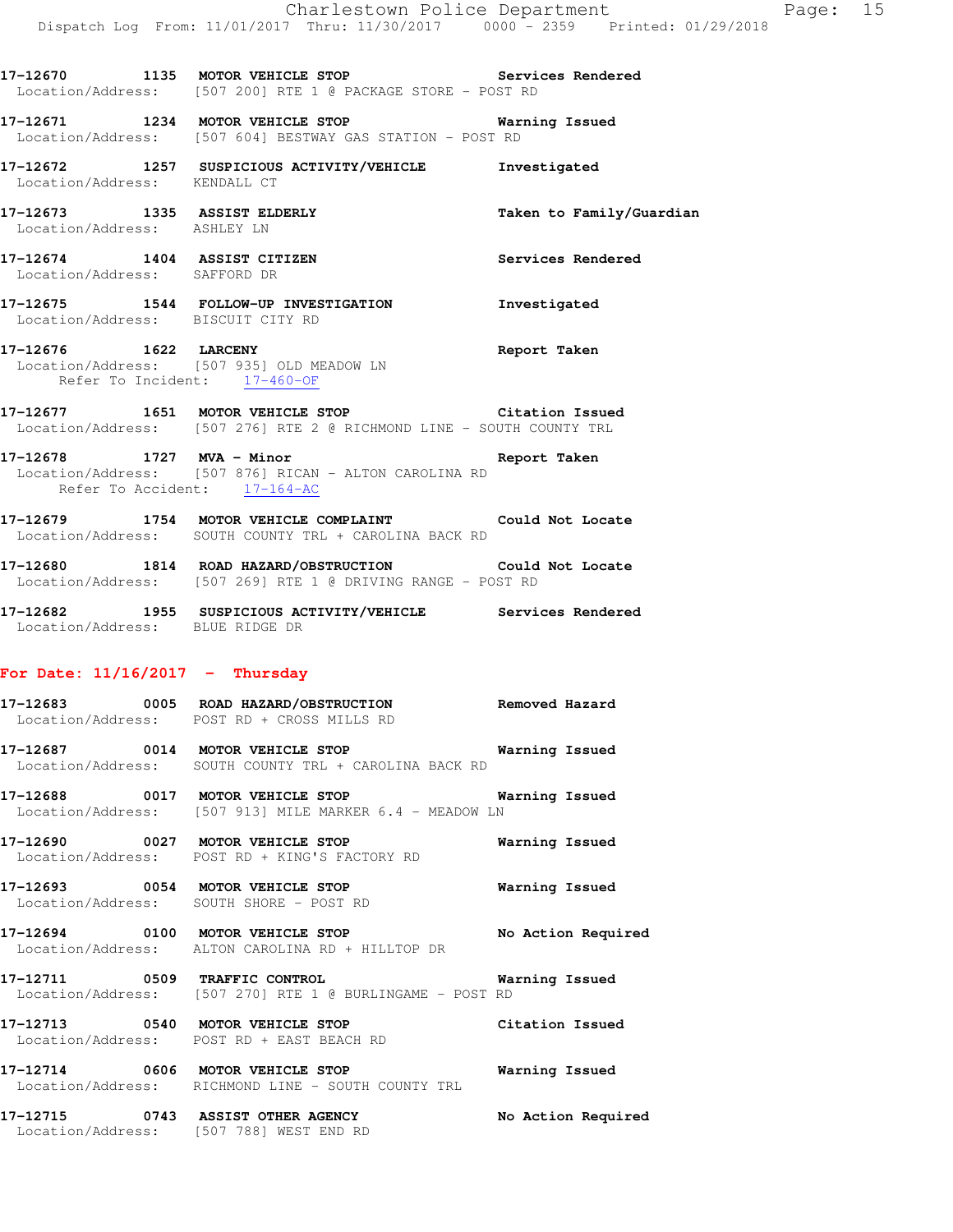| Location/Address: ROSS HILL RD    | 17-12717 0919 EMBEZZELMENT/FRAUD/FORGERY Investigated                                                      |                    |
|-----------------------------------|------------------------------------------------------------------------------------------------------------|--------------------|
| Location/Address: OLD SHANNOCK RD | 17-12718      0957   MVA - W/Injury/Fluid/Hazard      Report Taken<br>Refer To Accident: 17-165-AC         |                    |
|                                   | 17-12719 1030 SUSPICIOUS ACTIVITY/VEHICLE Investigated<br>Vicinity of: [507 88] EAST WEST MARKET - POST RD |                    |
| 17-12721 1424 MVA - Minor         | Location/Address: UPPER HIGHLAND RD                                                                        | Investigated       |
|                                   | 17-12722 1608 TRAFFIC CONTROL<br>Location/Address: POST RD + EAST BEACH RD                                 | No Action Required |
| Location/Address: CARDINAL LN     | 17-12723 1620 SUSPICIOUS ACTIVITY/VEHICLE                                                                  | Investigated       |
|                                   | 17-12724 1641 FIRE, OTHER<br>Location/Address: [507 264] RTE 1 @ WINDSWEPT INN - POST RD                   | Unfounded          |
|                                   |                                                                                                            |                    |

- **17-12725 1645 OFFICER WANTED Services Rendered**  Location/Address: [507 642] CHARLESTOWN POLICE DEPARTMENT - OLD POST RD Refer To Incident: 17-462-OF
- **17-12726 1658 MVA Minor Services Rendered**  Location/Address: [507 271] RTE 1 @ MICHAEL'S - POST RD Refer To Accident: 17-166-AC
- **17-12728 1848 FIRE, OTHER No Action Required**  Location/Address: BROWNING DR

#### **17-12729 1920 SERVE WARRANT Arrest(s) Made**  Location/Address: CROSSLAND ST Refer To Arrest: 17-137-AR Arrest: DUCHESNEAU, NANCY A Address: 37 CROSSLAND ST CHARLESTOWN, RI Age: 48

Charges: SIMPLE ASSAULT OR BATTERY

- **17-12730 2015 DOMESTIC/Assault/Diso/Other Arrest(s) Made**  Location/Address: PASQUISETT TRL Refer To Arrest: 17-138-AR Arrest: HATCH, STEPHEN M JR Address: 17 PASQUISETT TRL Apt. #A CHARLESTOWN, RI Age: 43 Charges: DISORDERLY CONDUCT DOMESTIC-SIMPLE ASSAULT/BATTERY
- **17-12731 2026 OFFICER WANTED Peace Restored**  Location/Address: NARROW LN
- **17-12732 2100 TRANSPORT Services Rendered**  Location/Address: [507 642] CHARLESTOWN POLICE DEPARTMENT - OLD POST RD

### **For Date: 11/17/2017 - Friday**

| 17-12748<br>Location/Address: | 0108 | MOTOR VEHICLE STOP<br>POST RD + SCHOOLHOUSE POND RD             | Warning Issued     |
|-------------------------------|------|-----------------------------------------------------------------|--------------------|
| 17-12749<br>Location/Address: | 0125 | MOTOR VEHICLE STOP<br>POST RD + GENERAL STANTON LN              | Warning Issued     |
| 17–12752                      | 0225 | MOTOR VEHICLE STOP<br>Location/Address: POST RD + EAST BEACH RD | Warning Issued     |
| 17–12759<br>Location/Address: | 0541 | TRAFFIC CONTROL<br>POST RD + PROSSER TRL                        | No Action Required |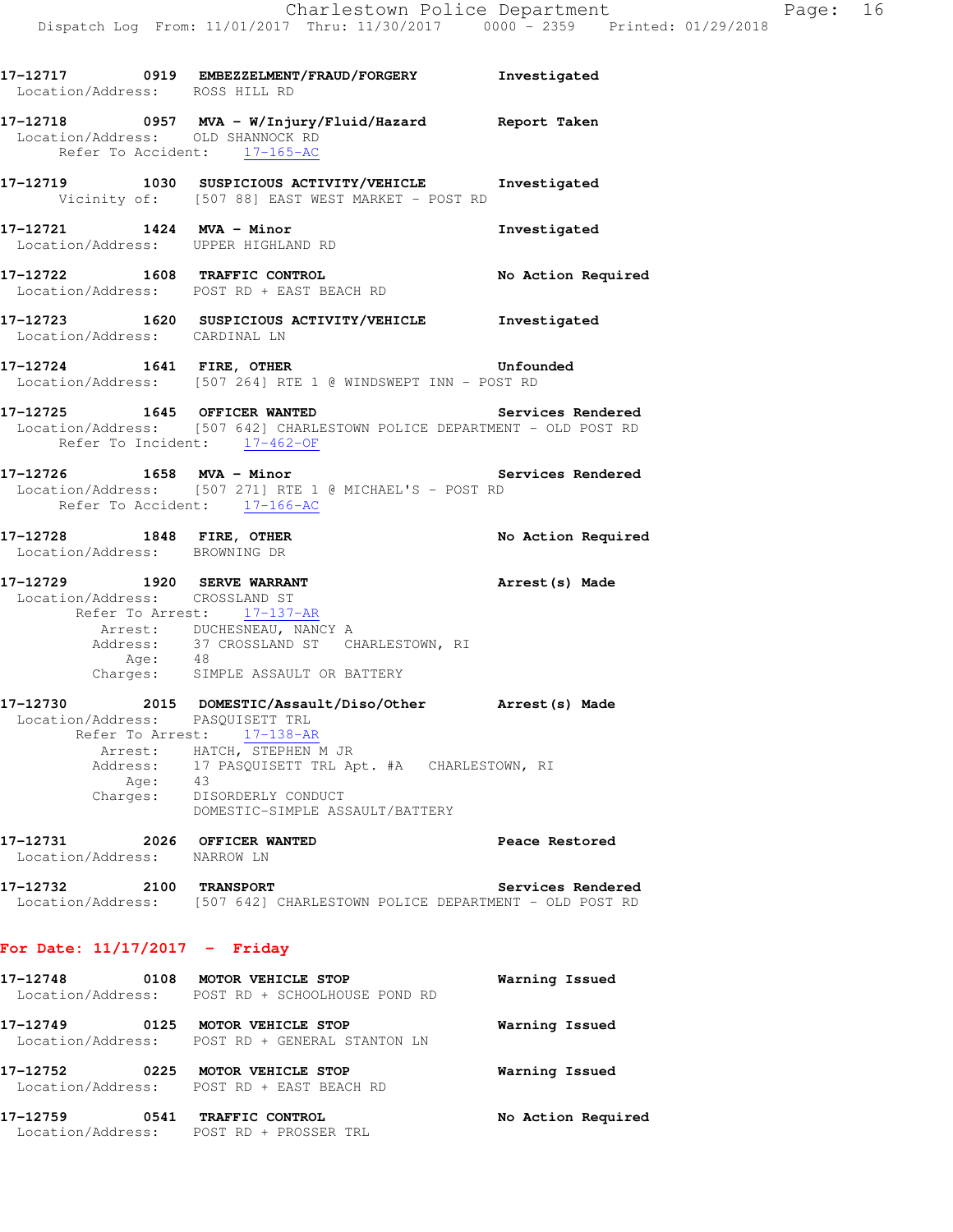|                                                                      | 17-12760 0552 MOTOR VEHICLE STOP Citation Issued<br>Location/Address: POST RD + TAMANACO DR                   |                          |
|----------------------------------------------------------------------|---------------------------------------------------------------------------------------------------------------|--------------------------|
|                                                                      | 17-12761 0620 MOTOR VEHICLE STOP 6 Warning Issued<br>Location/Address: POST RD + TAMANACO DR                  |                          |
|                                                                      | 17-12762 0801 TRANSPORT<br>Location/Address: [507 642] CHARLESTOWN POLICE DEPARTMENT - OLD POST RD            | Taken/Refered to Other A |
| Location/Address: EAST BEACH RD                                      | 17-12763 0955 PARKING VIOLATIONS                                                                              | Investigated             |
| 17-12766 1339 ESCORT<br>Location/Address: PASOUISETT TRL             |                                                                                                               | <b>Services Rendered</b> |
|                                                                      | 17-12768 1555 MOTOR VEHICLE STOP<br>Location/Address: POST RD + SOUTH COUNTY TRL                              | Warning Issued           |
| 17-12769 1606 ANIMAL COMPLAINT<br>Location/Address: BUCKEYE BROOK RD |                                                                                                               | Investigated             |
| Location/Address: NARROW LN + POST RD                                | 17-12770 1702 ANIMAL COMPLAINT                                                                                | No Action Required       |
| Location/Address: PASQUISETT TRL                                     | 17-12771 1712 DIS CONDUCT / FIGHT 1nvestigated                                                                |                          |
|                                                                      | 17-12774 2114 FIRE, OTHER Extinguished<br>Location/Address: [507 357] K&S PIZZA - CAROLINA BACK RD            |                          |
|                                                                      | 17-12775 2141 MOTOR VEHICLE STOP 6 Warning Issued<br>Vicinity of: [507 260] RTE 1 @ GENERAL STANTON - POST RD |                          |

**17-12777 2326 MOTOR VEHICLE STOP Warning Issued**  Location/Address: POST RD + KING'S FACTORY RD

**17-12778 2343 MOTOR VEHICLE STOP Warning Issued**  Location/Address: [507 258] RTE 1 @ SOUTH KINGSTOWN LINE (MM 11.4) - POST RD

#### **For Date: 11/18/2017 - Saturday**

## **17-12783 0023 MOTOR VEHICLE STOP Warning Issued**  Location/Address: POST RD + WILDFLOWER RD

**17-12784 0027 MOTOR VEHICLE STOP Warning Issued**  Location/Address: POST RD + WEST BEACH RD

**17-12786 0042 MOTOR VEHICLE STOP Warning Issued**  Location/Address: [507 544] CHARLESTOWN EARLY LEARNING CENTER - OLD POST RD

**17-12787 0113 SUSPICIOUS ACTIVITY/VEHICLE Could Not Locate**  Location/Address: [507 57] BREEZY ACRES MINI GOLF - POST RD

**17-12794 0448 WELL BEING CHECK Investigated**  Location/Address: LAURI DR

**17-12795 0610 MOTOR VEHICLE STOP Citation Issued**  Location/Address: [507 261] RTE 1 @ STATE GARAGE (MILE MARKER 9.6) - POST RD

**17-12796 0852 ASSIST OTHER POLICE DEPT Services Rendered**  Location/Address: [507 530] NARRAGANSETT INDIAN FOUR WINDS COMMUNITY CENT - SOUTH COUNTY TRL

**17-12797 0856 SUSPICIOUS ACTIVITY/VEHICLE Investigated**  Location/Address: [507 45] RIPPY'S LIQUOR MART - SOUTH COUNTY TRL

**17-12798 1059 ALARM, BURGLAR Building Checked/Secured**  Location/Address: OLD RD

**17-12799 1138 ALARM, BURGLAR Building Checked/Secured**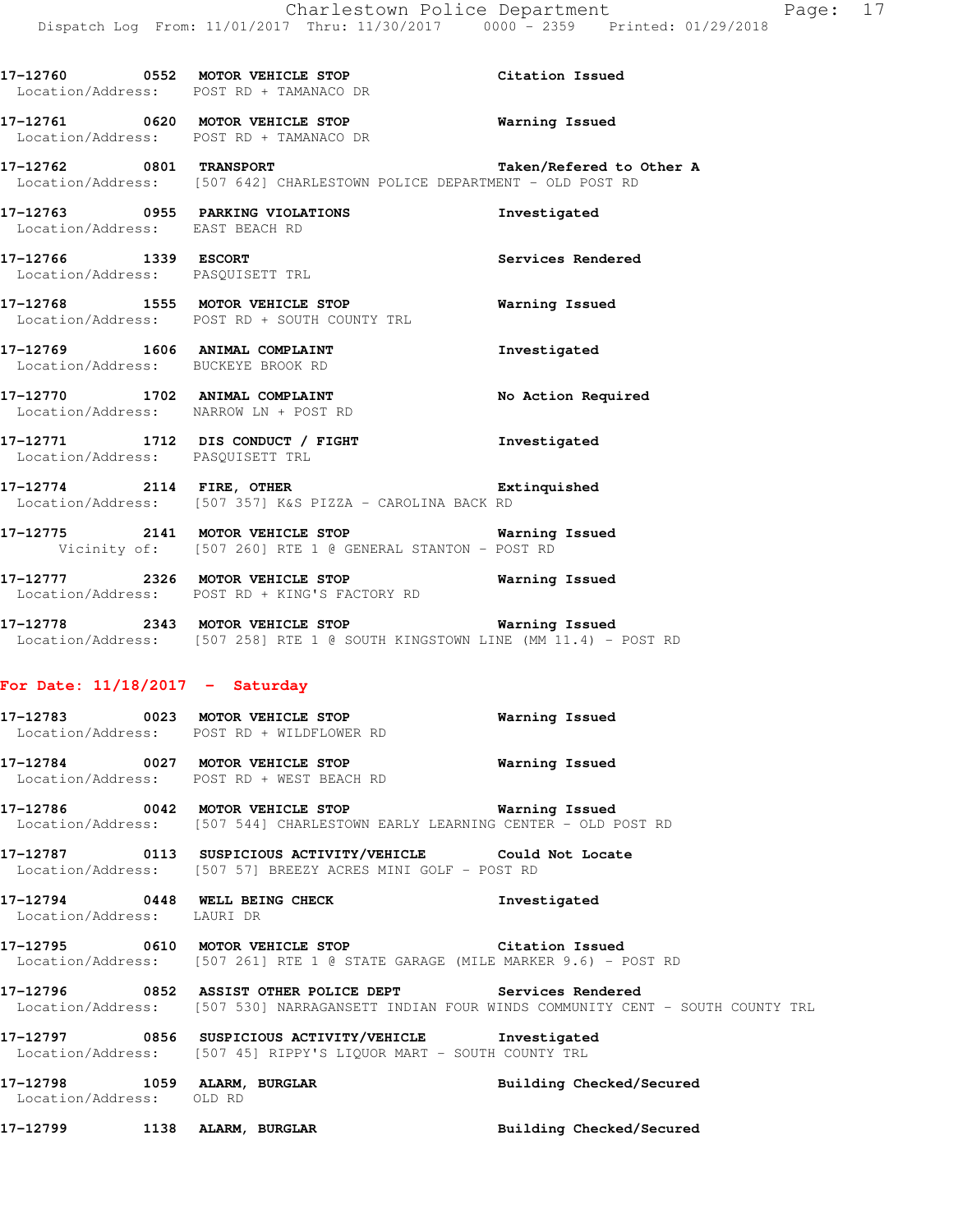|                                       | Charlestown Police Department<br>Dispatch Log From: 11/01/2017 Thru: 11/30/2017 0000 - 2359 Printed: 01/29/2018                                                                                                                                                                                     |                          | Page: 18 |  |
|---------------------------------------|-----------------------------------------------------------------------------------------------------------------------------------------------------------------------------------------------------------------------------------------------------------------------------------------------------|--------------------------|----------|--|
| Location/Address: SURFSIDE AVE        |                                                                                                                                                                                                                                                                                                     |                          |          |  |
|                                       | 17-12800 1220 SUSPICIOUS ACTIVITY/VEHICLE Investigated<br>Location/Address: [507 36] CHARLESTOWN MINI-SUPER - OLD POST RD                                                                                                                                                                           |                          |          |  |
|                                       | 17-12802 1600 MOTOR VEHICLE STOP Citation Issued<br>Location/Address: [507 1] CHARLESTOWN TOWN HALL - SOUTH COUNTY TRL                                                                                                                                                                              |                          |          |  |
|                                       | 17-12804 1648 MOTOR VEHICLE STOP 17-12804 Arrest (s) Made<br>Location/Address: [507 278] RTE 2 @ RIPPY'S MARKET - SOUTH COUNTY TRL<br>Refer To Summons: 17-139-AR<br>Summons: HOULKER, CHELSY L<br>Address: 71 RANGER RD NORTH KINGSTOWN, RI<br>Age: 23<br>Charges: DRIVING WITHOUT/EXPIRED LICENSE |                          |          |  |
| Location/Address: BUCKEYE BROOK RD    | 17-12808 2011 ALARM, BURGLAR                                                                                                                                                                                                                                                                        | Building Checked/Secured |          |  |
|                                       | 17-12810 2333 MOTOR VEHICLE STOP 6 Warning Issued<br>Location/Address: [507 258] RTE 1 @ SOUTH KINGSTOWN LINE (MM 11.4) - POST RD                                                                                                                                                                   |                          |          |  |
|                                       | 17-12811 2352 MOTOR VEHICLE STOP<br>Location/Address: POST RD + LAKESIDE DR                                                                                                                                                                                                                         | Warning Issued           |          |  |
| For Date: $11/19/2017$ - Sunday       |                                                                                                                                                                                                                                                                                                     |                          |          |  |
|                                       | 17-12812 0007 MOTOR VEHICLE STOP<br>Location/Address: POST RD + LAKESIDE DR                                                                                                                                                                                                                         | Citation Issued          |          |  |
|                                       | 17-12813 0025 MOTOR VEHICLE STOP<br>Location/Address: POST RD + SCHOOLHOUSE POND RD                                                                                                                                                                                                                 | Warning Issued           |          |  |
|                                       | 17-12814 0041 MOTOR VEHICLE STOP<br>Location/Address: POST RD + GENERAL STANTON LN                                                                                                                                                                                                                  | Warning Issued           |          |  |
|                                       | Location/Address: [507 29] ARROWHEAD DENTAL - SOUTH COUNTY TRL                                                                                                                                                                                                                                      |                          |          |  |
| 17-12819 0114 MOTOR VEHICLE STOP      | Location/Address: POST RD + PROSSER TRL                                                                                                                                                                                                                                                             | Citation Issued          |          |  |
|                                       | Location/Address: $[507 258]$ RTE 1 @ SOUTH KINGSTOWN LINE (MM 11.4) - POST RD                                                                                                                                                                                                                      |                          |          |  |
|                                       | 17-12832 0334 MOTOR VEHICLE STOP Citation Issued<br>Location/Address: [507 258] RTE 1 @ SOUTH KINGSTOWN LINE (MM 11.4) - POST RD                                                                                                                                                                    |                          |          |  |
|                                       | 17-12833 0347 MOTOR VEHICLE STOP<br>Location/Address: [507 258] RTE 1 @ SOUTH KINGSTOWN LINE (MM 11.4) - POST RD                                                                                                                                                                                    | Warning Issued           |          |  |
| Location/Address: POST RD + NARROW LN | 17-12834 0528 SUSPICIOUS ACTIVITY/VEHICLE                                                                                                                                                                                                                                                           | Investigated             |          |  |
| Location/Address: OLD POST RD         | 17-12836 6850 ROAD HAZARD/OBSTRUCTION Removed Hazard                                                                                                                                                                                                                                                |                          |          |  |
| Vicinity of: SENECA TRL               | 17-12837 0922 ROAD HAZARD/OBSTRUCTION Taken/Refered to Other A                                                                                                                                                                                                                                      |                          |          |  |
| Location/Address: MONTAUK RD          | 17-12838 0927 ROAD HAZARD/OBSTRUCTION                                                                                                                                                                                                                                                               | Taken/Refered to Other A |          |  |
|                                       | 17-12839 1257 MOTOR VEHICLE STOP<br>Location/Address: POST RD + TAMANACO DR                                                                                                                                                                                                                         | Warning Issued           |          |  |
|                                       | 17-12841 1315 MOTOR VEHICLE STOP 6 Warning Issued<br>Location/Address: [507 261] RTE 1 @ STATE GARAGE (MILE MARKER 9.6) - POST RD                                                                                                                                                                   |                          |          |  |
| 17-12842 1333 MOTOR VEHICLE STOP      |                                                                                                                                                                                                                                                                                                     | Warning Issued           |          |  |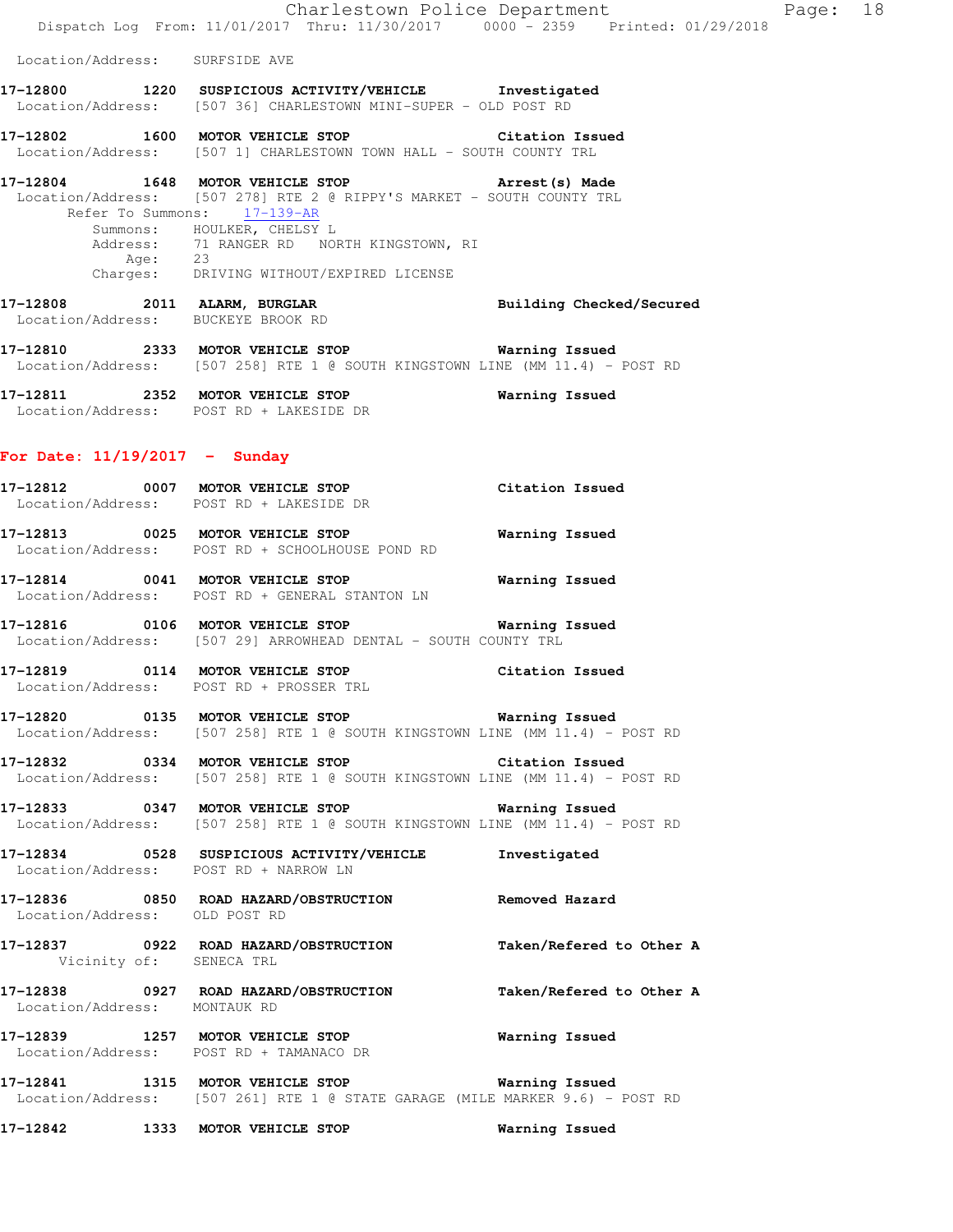|  |  | Charlestown Police Department                                                  | Page: 19 |  |
|--|--|--------------------------------------------------------------------------------|----------|--|
|  |  | Dispatch Log From: 11/01/2017 Thru: 11/30/2017 0000 - 2359 Printed: 01/29/2018 |          |  |

Location/Address: [507 312] RTE 1A @ MINI SUPER - OLD POST RD

| 17-12845<br>Location/Address: | 1659 | TRAFFIC CONTROL<br>POST RD + WEST BEACH RD                                                          | Services Rendered |
|-------------------------------|------|-----------------------------------------------------------------------------------------------------|-------------------|
| 17-12846                      | 1814 | MOTOR VEHICLE COMPLAINT<br>Location/Address: [507 289] RTE 112 @ MEADOWBROOK INN - CAROLINA BACK RD | Could Not Locate  |
| 17-12847                      | 2016 | MOTOR VEHICLE COMPLAINT<br>Vicinity of: BISCUIT CITY RD                                             | Could Not Locate  |
| 17-12849<br>Location/Address: | 2157 | DOMESTIC/Assault/Diso/Other<br>NARROW LN                                                            | Peace Restored    |

# **For Date: 11/20/2017 - Monday**

|                               |      | 17-12852 0021 MOTOR VEHICLE STOP <b>Arrest(s)</b> Made                                                                           |                                 |
|-------------------------------|------|----------------------------------------------------------------------------------------------------------------------------------|---------------------------------|
|                               |      | Location/Address: [507 1] CHARLESTOWN TOWN HALL - SOUTH COUNTY TRL<br>Refer To Arrest: 17-140-AR                                 |                                 |
|                               | Age: | Arrest: NORTHUP, MELONI A<br>Address: 90 KING'S FACTORY RD CHARLESTOWN, RI<br>53                                                 |                                 |
|                               |      | Charges: DUI/DRUGS/ALCOHOL/1ST OFFENSE - B.A.C. UNKNOWN<br>Refusal to Submit to Chemical Test - 1st Violation                    |                                 |
|                               |      | 17-12855 0624 ALARM, BURGLAR<br>Location/Address: BUCKEYE BROOK RD                                                               | <b>Building Checked/Secured</b> |
|                               |      | 17-12856 0949 ALARM, BURGLAR Building Checked/Secured<br>Location/Address: [507 12] CAROLINA POST OFFICE - ALTON CAROLINA RD     |                                 |
|                               |      | 17-12857 0950 ROAD HAZARD/OBSTRUCTION Removed Hazard<br>Vicinity of: POST RD + KING'S FACTORY RD                                 |                                 |
|                               |      | 17-12858 1030 ALARM, BURGLAR 10 False Alarm<br>Location/Address: [507 369] WILCOX TAVERN - OLD POST RD                           |                                 |
|                               |      | 17-12860 1118 BURGLARY (B & E) Investigated<br>Location/Address: COLUMBIA HEIGHTS OVAL                                           |                                 |
| Location/Address: AUTUMN RD   |      | 17-12862 1207 PSYCHOLOGICAL EMERGENCY Services Rendered<br>Refer To Incident: 17-463-OF                                          |                                 |
|                               |      | 17-12864 1323 POLICE INFORMATION No Action Required<br>Location/Address: NEPTUNE AVE                                             |                                 |
|                               |      | 17-12865 1332 WELL BEING CHECK Services Rendered<br>Location/Address: [507 302] RTE 1A @ SOUTH SHORE MENTAL HEALTH - OLD POST RD |                                 |
|                               |      | 17-12866 1515 DISABLED MV Services Rendered<br>Location/Address: [507 261] RTE 1 @ STATE GARAGE (MILE MARKER 9.6) - POST RD      |                                 |
|                               |      | 17-12867 1533 MOTOR VEHICLE STOP Warning Issued<br>Location/Address: [507 100] RTE 1 @ FIORES (MILE MARKER 8.0) - POST RD        |                                 |
|                               |      | 17-12868 1604 MOTOR VEHICLE STOP 6 Citation Issued<br>Location/Address: [507 283] RTE 2 @ ARROWHEAD DENTAL - SOUTH COUNTY TRL    |                                 |
|                               |      | 17-12869 1608 MOTOR VEHICLE STOP Citation Issued<br>Location/Address: [507 264] RTE 1 @ WINDSWEPT INN - POST RD                  |                                 |
| 17-12870<br>Location/Address: |      | 1617 MOTOR VEHICLE STOP<br>[507 266] RTE 1 @ WILLOWS - POST RD                                                                   | Warning Issued                  |
| 17-12871<br>Location/Address: |      | 1622 MOTOR VEHICLE STOP<br>[507 266] RTE 1 @ WILLOWS - POST RD                                                                   | Warning Issued                  |
| 17-12873 1751 DISABLED MV     |      | Location/Address: SOUTH COUNTY TRL + OLD MILL RD                                                                                 | Services Rendered               |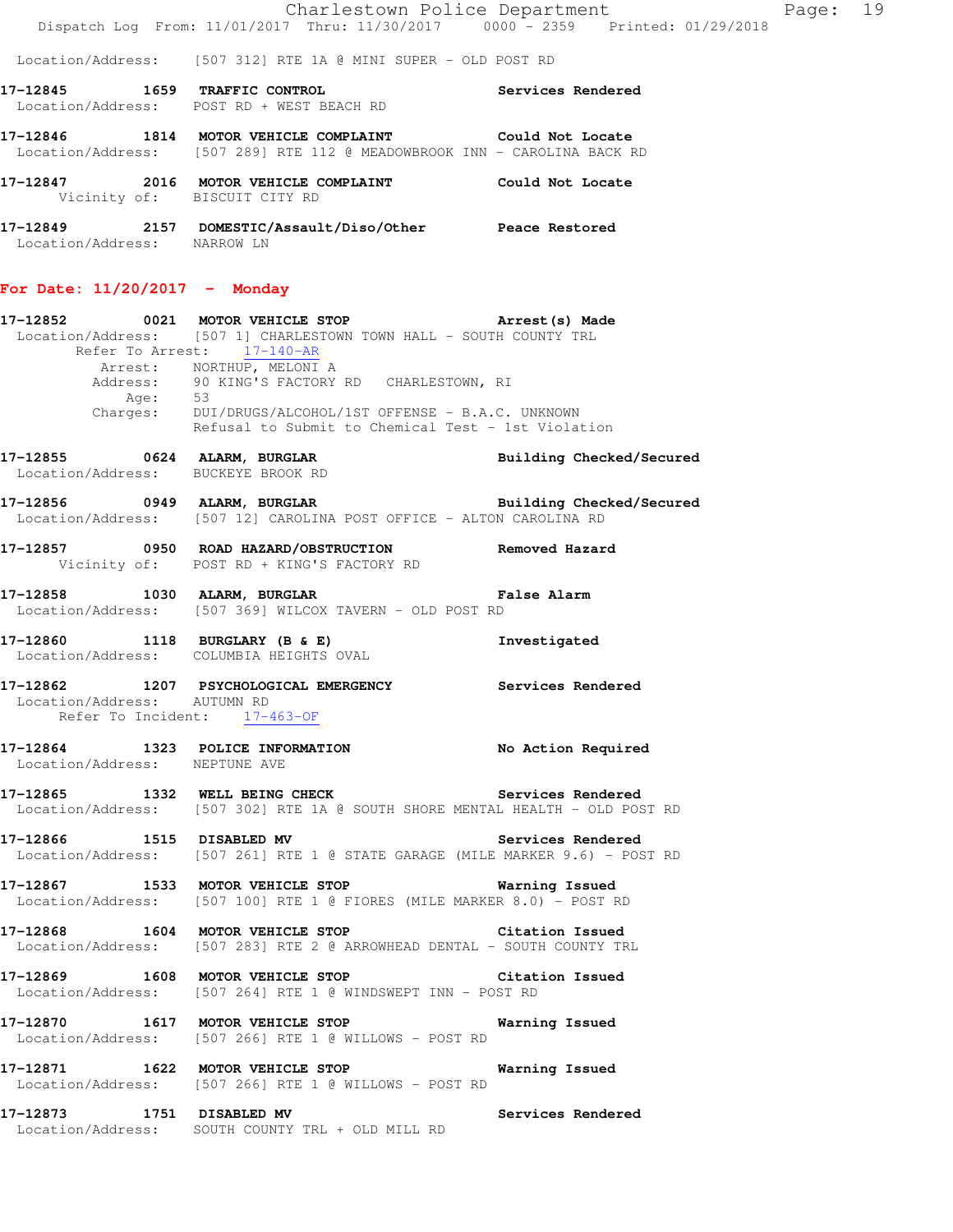**17-12875 2021 MOTOR VEHICLE STOP Warning Issued**  Location/Address: POST RD + KING'S FACTORY RD

**17-12876 2118 MOTOR VEHICLE STOP Warning Issued**  Location/Address: [507 221] SHERMAN'S AUTO BODY INC - SOUTH COUNTY TRL

**17-12877 2221 MOTOR VEHICLE STOP Citation Issued**  Location/Address: POST RD + SCHOOLHOUSE POND RD

**17-12879 2336 MOTOR VEHICLE STOP Citation Issued**  Location/Address: POST RD + PROSSER TRL

**17-12880 2345 MOTOR VEHICLE STOP Warning Issued**  Location/Address: [507 100] RTE 1 @ FIORES (MILE MARKER 8.0) - POST RD

**17-12881 2352 MOTOR VEHICLE STOP Warning Issued**  Location/Address: [507 100] RTE 1 @ FIORES (MILE MARKER 8.0) - POST RD

#### **For Date: 11/21/2017 - Tuesday**

|                                    | 17-12882 0001 MOTOR VEHICLE STOP<br>Location/Address: POST RD + KING'S FACTORY RD                                                               | Warning Issued        |
|------------------------------------|-------------------------------------------------------------------------------------------------------------------------------------------------|-----------------------|
|                                    | 17-12883 0029 MOTOR VEHICLE STOP<br>Location/Address: SK LINE - POST RD                                                                         | No Action Required    |
|                                    | 17-12884 0036 MOTOR VEHICLE STOP 6 Warning Issued<br>Location/Address: POST RD + GENERAL STANTON LN                                             |                       |
|                                    | 17-12885 0046 MOTOR VEHICLE STOP<br>Location/Address: NARROW LN + MOHAWK TRL                                                                    | Warning Issued        |
|                                    | 17-12886 0055 MOTOR VEHICLE STOP<br>Location/Address: POST RD + WILDFLOWER RD                                                                   | Investigated          |
|                                    | 17-12909 0526 MOTOR VEHICLE STOP<br>Location/Address: FALCONE LN                                                                                | Warning Issued        |
|                                    | 17-12910 0543 MOTOR VEHICLE STOP<br>Location/Address: SK LINE - POST RD                                                                         | <b>Warning Issued</b> |
|                                    | 17-12911 0553 MOTOR VEHICLE STOP<br>Location/Address: POST RD + KING'S FACTORY RD                                                               | <b>Warning Issued</b> |
|                                    | 17-12912 0556 MOTOR VEHICLE STOP<br>Location/Address: POST RD + PROSSER TRL                                                                     | <b>Warning Issued</b> |
|                                    | Location/Address: [507 66] WILLOWS RESORT - POST RD                                                                                             |                       |
|                                    | 17-12914 0754 SUSPICIOUS ACTIVITY/VEHICLE Report Taken<br>Location/Address: PLAY GROUND - COLUMBIA HEIGHTS OVAL<br>Refer To Incident: 17-465-OF |                       |
|                                    | 17-12915 0758 TRAFFIC CONTROL No Action Required<br>Location/Address: [507 19] CHARLESTOWN ELEMENTARY SCHOOL - CAROLINA BACK RD                 |                       |
| Location/Address: SKAGERRAK RD     | 17-12917 1003 ASSIST OTHER POLICE DEPT                                                                                                          | Investigated          |
| Location/Address: SOUTH COUNTY TRL | 17-12919 1031 DISTURBANCE/Music/Noise                                                                                                           | Investigated          |

**17-12920 1342 ASSIST CITIZEN Investigated**  Location/Address: [507 642] CHARLESTOWN POLICE DEPARTMENT - OLD POST RD

**17-12921 1523 ALARM, CO DETECTOR Services Rendered**  Location/Address: SAND HILL RD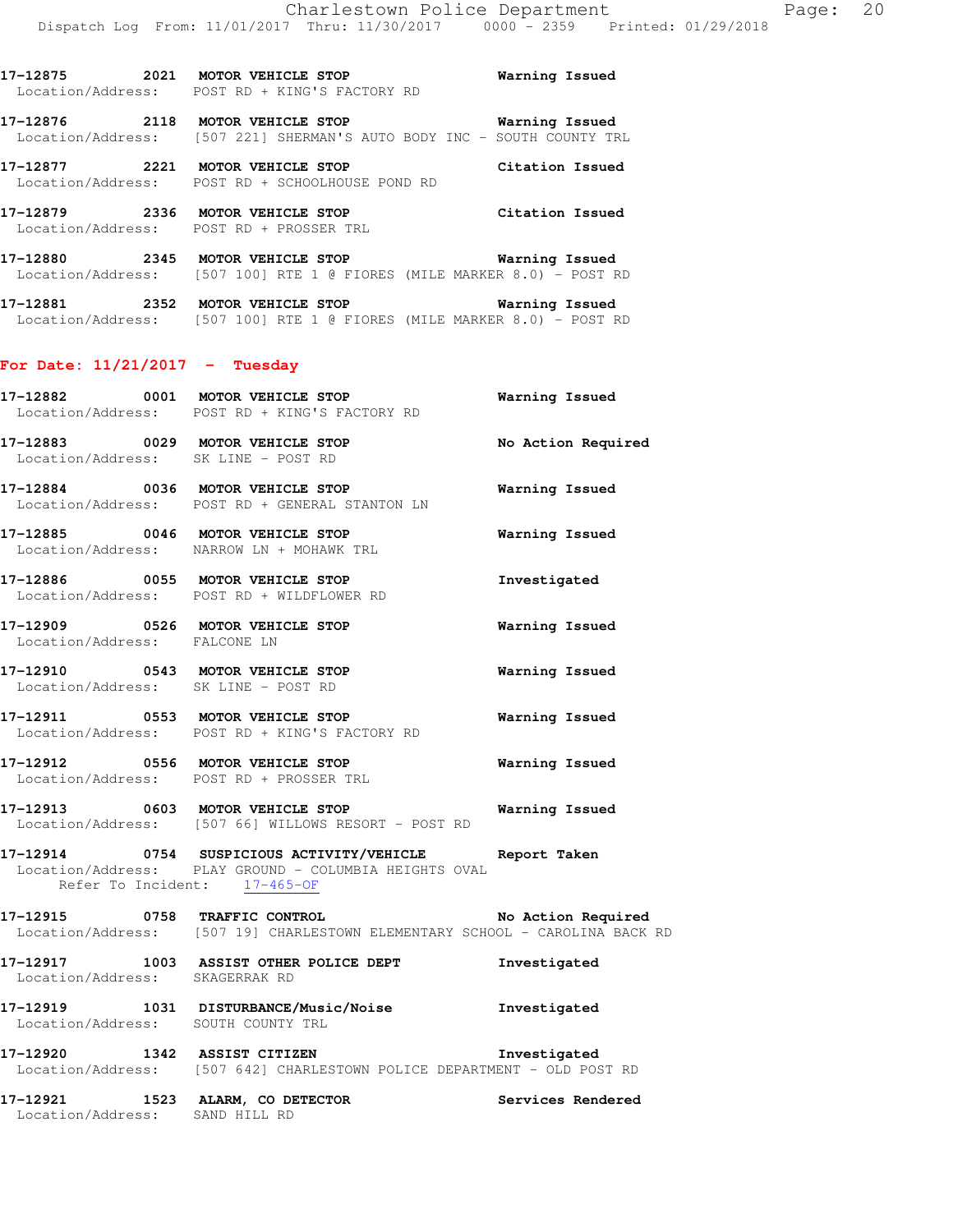**17-12923 1704 DISABLED MV Taken/Refered to Other A**  Location/Address: [507 270] RTE 1 @ BURLINGAME - POST RD

**17-12924 1733 MOTOR VEHICLE STOP Warning Issued**  Location/Address: POST RD + SCHOOLHOUSE POND RD

**17-12925 1904 MOTOR VEHICLE STOP Warning Issued**  Location/Address: SOUTH COUNTY TRL + CAROLINA BACK RD

**17-12926 1917 MOTOR VEHICLE STOP Citation Issued**  Location/Address: SHANNOCK RD + MAPLE LAKE FARM RD

**17-12927 1940 MOTOR VEHICLE STOP Warning Issued**  Location/Address: WORDEN'S POND RD + SHANNOCK RD

**17-12928 1950 MOTOR VEHICLE STOP Warning Issued**  Location/Address: WORDEN'S POND RD

**17-12929 2317 MOTOR VEHICLE STOP Warning Issued**  Location/Address: PROSSER TRL

**17-12930 2326 MOTOR VEHICLE STOP Warning Issued**  Location/Address: POST RD + PROSSER TRL

**17-12931 2328 MOTOR VEHICLE STOP Warning Issued**  Location/Address: POST RD + SCHOOLHOUSE POND RD

**17-12932 2349 MOTOR VEHICLE STOP Warning Issued**  Location/Address: CROSS MILLS RD

**17-12933 2359 MOTOR VEHICLE STOP Citation Issued**  Location/Address: POST RD + WILDFLOWER RD

#### **For Date: 11/22/2017 - Wednesday**

| .<br>$\cdots$     |                     | ________       |
|-------------------|---------------------|----------------|
| Location/Address: | SCHOOLHOUSE POND RD |                |
| 17-12934<br>0022  | MOTOR VEHICLE STOP  | Warning Issued |

**17-12935 0027 MOTOR VEHICLE STOP Citation Issued**  Location/Address: KING'S FACTORY RD

**17-12936 0057 MOTOR VEHICLE STOP Citation Issued**  Location/Address: [507 100] RTE 1 @ FIORES (MILE MARKER 8.0) - POST RD

**17-12937 0117 MOTOR VEHICLE STOP Warning Issued**  Location/Address: [507 28] SIMPLE PEASURES - SOUTH COUNTY TRL

**17-12938 0118 MOTOR VEHICLE STOP Warning Issued**  Location/Address: POST RD + PROSSER TRL

**17-12939 0129 MOTOR VEHICLE STOP Warning Issued**  Location/Address: [507 926] MILE MARKER 11.4 - POST RD

**17-12943 0146 MOTOR VEHICLE STOP Warning Issued**  Location/Address: [507 1] CHARLESTOWN TOWN HALL - SOUTH COUNTY TRL

**17-12947 0208 FOLLOW-UP INVESTIGATION Services Rendered**  Location/Address: COLUMBIA HEIGHTS OVAL

**17-12959 0545 MOTOR VEHICLE STOP Citation Issued**  Location/Address: POST RD + SCHOOLHOUSE POND RD

**17-12962 0903 ANIMAL COMPLAINT Services Rendered**  Location/Address: [507 870] L & H AUTOMOTIVE - KLONDIKE RD

**17-12963 0936 GENERAL INFORMATION No Action Required**  Refer To Incident: 17-466-OF

**17-12964 1122 POLICE INFORMATION Investigated**  Location/Address: [507 642] CHARLESTOWN POLICE DEPARTMENT - OLD POST RD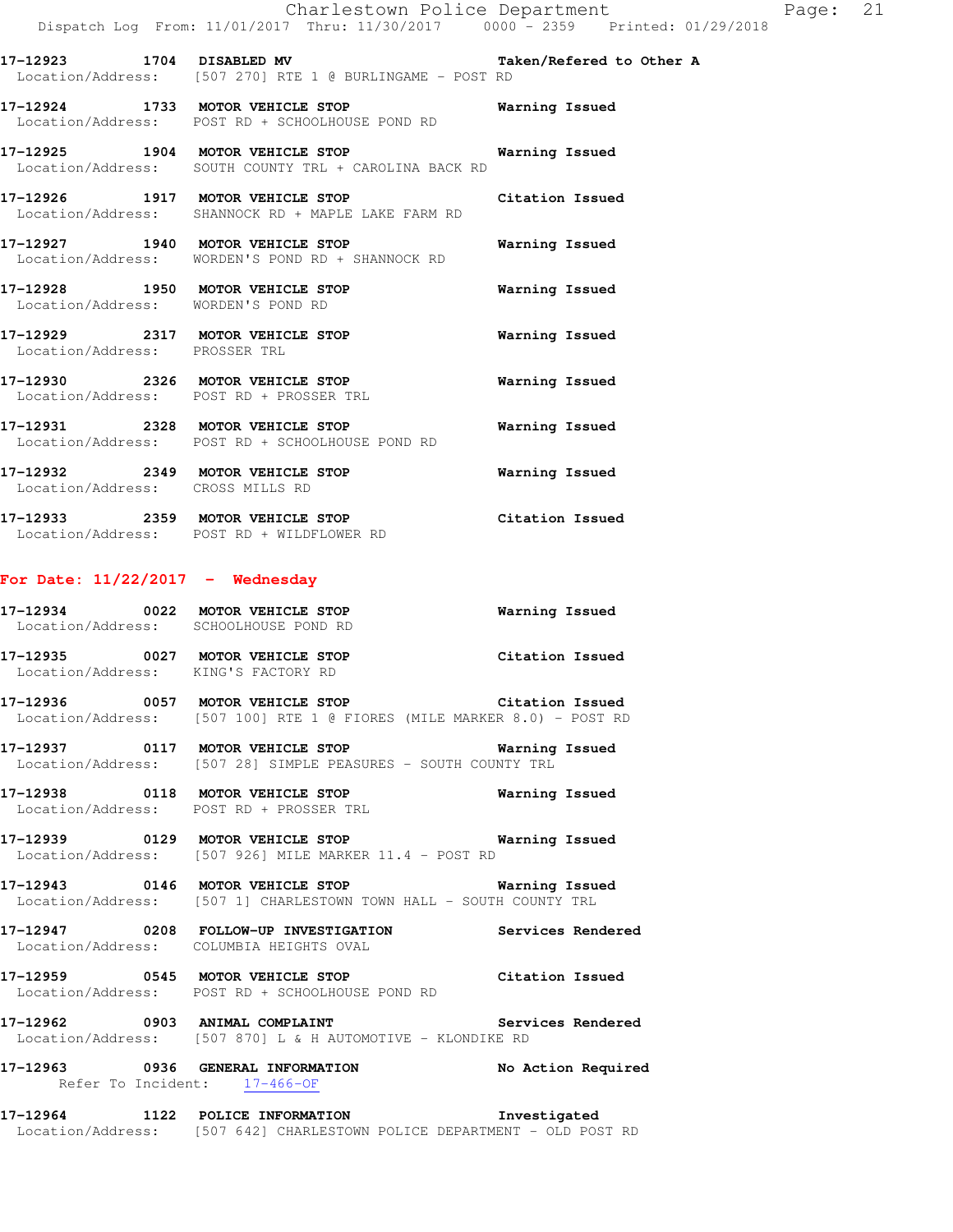|                                   | 17-12966 1900 ALARM, BURGLAR<br>Location/Address: SHUMANKANUC HILL RD                                                                                                                                                                                                                                                                                                 | Building Checked/Secured                                           |
|-----------------------------------|-----------------------------------------------------------------------------------------------------------------------------------------------------------------------------------------------------------------------------------------------------------------------------------------------------------------------------------------------------------------------|--------------------------------------------------------------------|
|                                   | 17-12967 2053 WELL BEING CHECK<br>Location/Address: TURTLE TRL                                                                                                                                                                                                                                                                                                        | No Action Required                                                 |
|                                   | 17-12969 2345 MOTOR VEHICLE STOP<br>Location/Address: POST RD + GENERAL STANTON LN                                                                                                                                                                                                                                                                                    | <b>Warning Issued</b>                                              |
| For Date: $11/23/2017$ - Thursday |                                                                                                                                                                                                                                                                                                                                                                       |                                                                    |
|                                   | 17-12970 0010 MOTOR VEHICLE STOP 6 Warning Issued<br>Location/Address: POST RD + TAMANACO DR                                                                                                                                                                                                                                                                          |                                                                    |
|                                   | 17-12973 0024 MOTOR VEHICLE STOP<br>Location/Address: POST RD + LAKESIDE DR                                                                                                                                                                                                                                                                                           | <b>Warning Issued</b>                                              |
|                                   | 17-12974 0040 MOTOR VEHICLE STOP (Arrest (s) Made<br>Location/Address: POST RD + PROSSER TRL<br>Refer To Arrest: 17-141-AR<br>Arrest: KRUPKA, JOHNATHAN F<br>Address: 20 DUHAMEL AVE CHARLESTOWN, RI<br>Age: 24<br>Charges: DUI/DRUGS/ALCOHOL/1ST OFFENSE - B.A.C. UNKNOWN<br>RESISTING LEGAL OR ILLEGAL ARREST<br>Refusal to Submit to Chemical Test - 1st Violation |                                                                    |
|                                   | $17-12975$ 0148 MOTOR VEHICLE STOP<br>Location/Address: POST RD + FALCONE LN<br>Refer To Summons: 17-142-AR                                                                                                                                                                                                                                                           | Arrest (s) Made                                                    |
|                                   | Summons: MAINE, JAMES J<br>Address: 131 OLD SHANNOCK RD CHARLESTOWN, RI<br>Age: 50<br>Charges: DRIVING WITHOUT/EXPIRED LICENSE                                                                                                                                                                                                                                        |                                                                    |
|                                   | 17-12976 0249 ALARM, BURGLAR<br>Location/Address: KENNEDY LN                                                                                                                                                                                                                                                                                                          | <b>Building Checked/Secured</b>                                    |
|                                   | $17-12977$ 0255 ALARM, BURGLAR<br>Location/Address: [507 254] GALAPAGOS COLLECTION - OLD POST RD                                                                                                                                                                                                                                                                      | Building Checked/Secured                                           |
|                                   | Location/Address: JONATHAN DR + SOUTH COUNTY TRL                                                                                                                                                                                                                                                                                                                      | 17-12982 1134 SUSPICIOUS ACTIVITY/VEHICLE Taken/Refered to Other A |
|                                   | 17-12983 1201 ALARM, BURGLAR<br>Location/Address: [507 416] MOHEGAN RD                                                                                                                                                                                                                                                                                                | Building Checked/Secured                                           |
|                                   | 17-12984 1218 MOTOR VEHICLE STOP<br>Location/Address: POST RD + SCHOOLHOUSE POND RD                                                                                                                                                                                                                                                                                   | Warning Issued                                                     |
|                                   | 17-12985 1234 MOTOR VEHICLE STOP<br>Vicinity of: [507 309] POST RD + CROSS MILLS RD                                                                                                                                                                                                                                                                                   | Warning Issued                                                     |
|                                   | 17-12986 1316 MOTOR VEHICLE STOP<br>Location/Address: POST RD + SCHOOLHOUSE POND RD                                                                                                                                                                                                                                                                                   | Warning Issued                                                     |
|                                   | 17-12987 1554 MOTOR VEHICLE STOP<br>Location/Address: [507 607] RTE 1 @ BESTWAY - POST RD                                                                                                                                                                                                                                                                             | Warning Issued                                                     |
|                                   | 17-12988 1704 MOTOR VEHICLE STOP 6 Warning Issued<br>Vicinity of: [507 36] CHARLESTOWN MINI-SUPER - OLD POST RD                                                                                                                                                                                                                                                       |                                                                    |
|                                   | 17-12989 1739 MOTOR VEHICLE STOP<br>Vicinity of: POST RD + LAKESIDE DR                                                                                                                                                                                                                                                                                                | Warning Issued                                                     |
|                                   | 17-12990 1751 MOTOR VEHICLE STOP<br>Vicinity of: POST RD + SCHOOLHOUSE POND RD                                                                                                                                                                                                                                                                                        | Warning Issued                                                     |
|                                   | 17-12991 1944 MOTOR VEHICLE STOP                                                                                                                                                                                                                                                                                                                                      | <b>Warning Issued</b>                                              |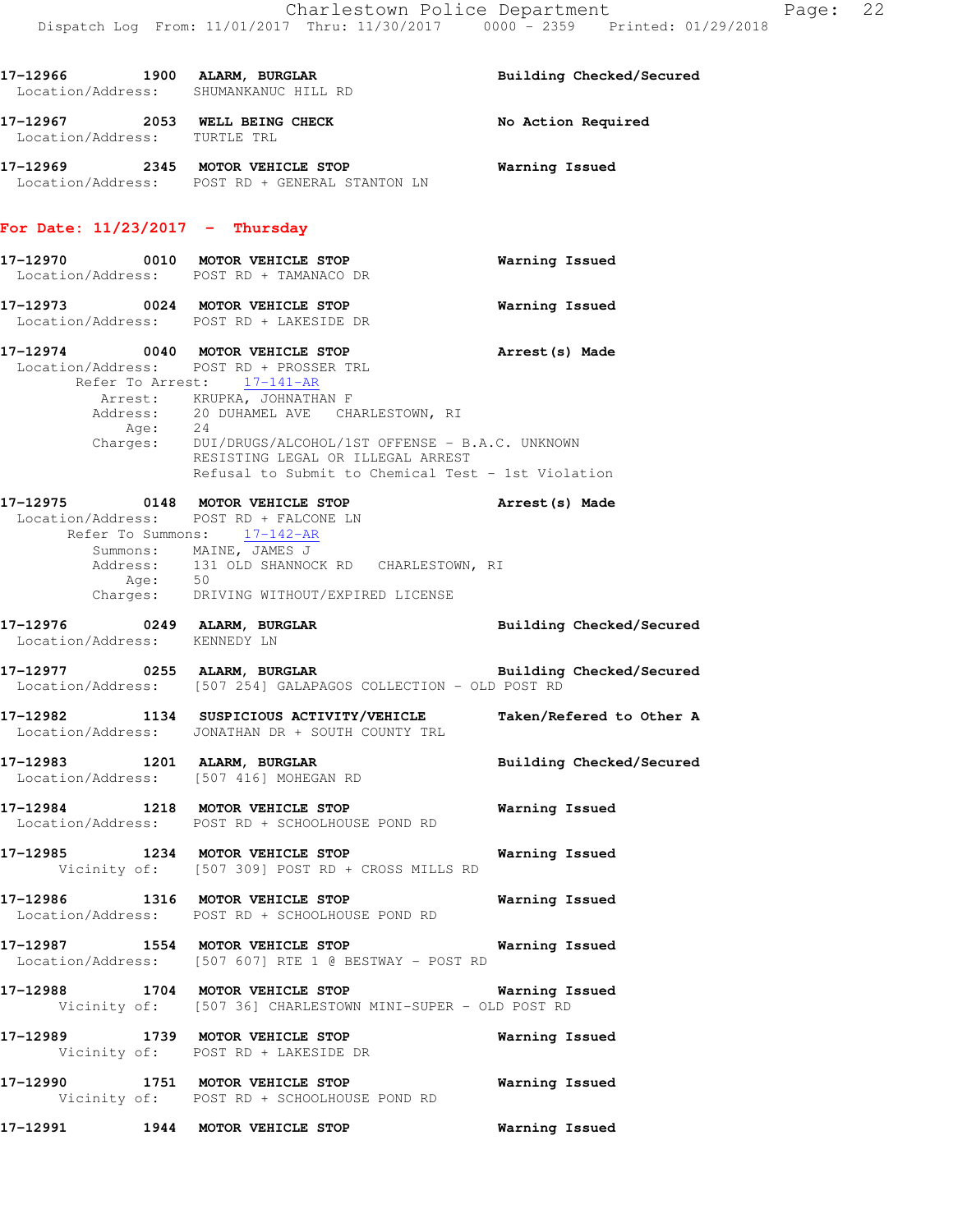|                                                           | Dispatch Log From: 11/01/2017 Thru: 11/30/2017 0000 - 2359 Printed: 01/29/2018                                                                      | Charlestown Police Department<br>Page: 23 |  |
|-----------------------------------------------------------|-----------------------------------------------------------------------------------------------------------------------------------------------------|-------------------------------------------|--|
|                                                           | Location/Address: POST RD + SCHOOLHOUSE POND RD                                                                                                     |                                           |  |
|                                                           | 17-12992 1951 MOTOR VEHICLE STOP<br>Location/Address: POST RD + GENERAL STANTON LN                                                                  | Warning Issued                            |  |
|                                                           | 17-12993 1959 MOTOR VEHICLE STOP<br>Location/Address: POST RD + SCHOOLHOUSE POND RD                                                                 | Warning Issued                            |  |
|                                                           | 17-12994 2008 MOTOR VEHICLE STOP<br>Location/Address: POST RD + GENERAL STANTON LN                                                                  | Warning Issued                            |  |
|                                                           | 17-12995 2028 MOTOR VEHICLE STOP 6 Warning Issued<br>Location/Address: POST RD + CROSS MILLS RD                                                     |                                           |  |
|                                                           | 17-12996 2043 MOTOR VEHICLE STOP 6 Warning Issued<br>Location/Address: SOUTH COUNTY TRL + NEW BISCUIT CITY RD                                       |                                           |  |
|                                                           | 17-12997 2050 MOTOR VEHICLE STOP <b>Warning Issued</b><br>Location/Address: [507 221] SHERMAN'S AUTO BODY INC - SOUTH COUNTY TRL                    |                                           |  |
|                                                           | 17-12998 2057 MOTOR VEHICLE STOP 6 Warning Issued<br>Vicinity of: [507 364] CROTTY AND SONS AUTO BODY - SOUTH COUNTY TRL                            |                                           |  |
|                                                           | 17-12999 2104 MOTOR VEHICLE STOP Citation Issued<br>Location/Address: [507 221] SHERMAN'S AUTO BODY INC - SOUTH COUNTY TRL                          |                                           |  |
|                                                           | 17-13000 2129 MOTOR VEHICLE STOP Citation Issued<br>Location/Address: [507 258] RTE 1 @ SOUTH KINGSTOWN LINE (MM 11.4) - POST RD                    |                                           |  |
| Location/Address: KENNEDY LN                              | 17-13001 2159 ALARM, BURGLAR                                                                                                                        | Building Checked/Secured                  |  |
|                                                           | 17-13002 2215 MOTOR VEHICLE STOP<br>Location/Address: NARROW LN + MOHAWK TRL                                                                        | Warning Issued                            |  |
|                                                           | 17-13003 2349 MOTOR VEHICLE STOP Citation Issued<br>Location/Address: [507 261] RTE 1 @ STATE GARAGE (MILE MARKER 9.6) - POST RD                    |                                           |  |
| For Date: $11/24/2017$ - Friday                           |                                                                                                                                                     |                                           |  |
|                                                           | 17-13013 6039 MOTOR VEHICLE STOP 60 Warning Issued<br>Location/Address: [507 258] RTE 1 @ SOUTH KINGSTOWN LINE (MM 11.4) - POST RD                  |                                           |  |
| Location/Address: OLD POST RD                             | 17-13015 0059 ASSIST OTHER POLICE DEPT                                                                                                              | Taken/Refered to Other A                  |  |
|                                                           | 17-13019 0607 MOTOR VEHICLE STOP <b>WATILLE STOP</b> Warning Issued<br>Location/Address: [507 261] RTE 1 @ STATE GARAGE (MILE MARKER 9.6) - POST RD |                                           |  |
| Location/Address: TOCKWOTTEN COVE RD                      | 17-13020 1040 MOTOR VEHICLE COMPLAINT                                                                                                               | Investigated                              |  |
| Location/Address: WIITALA DR                              | 17-13021 1108 ASSIST OTHER POLICE DEPT Could Not Locate                                                                                             |                                           |  |
| Location/Address: BURDICKVILLE RD                         | 17-13022 1132 FOLLOW-UP INVESTIGATION                                                                                                               | Investigated                              |  |
| 17-13025 1330 VANDALISM<br>Location/Address: CEDAR RD     | Refer To Incident: 17-467-OF                                                                                                                        | Investigated                              |  |
|                                                           | 17-13026 1522 MOTOR VEHICLE STOP <b>Warning Issued</b><br>Location/Address: [507 258] RTE 1 @ SOUTH KINGSTOWN LINE (MM 11.4) - POST RD              |                                           |  |
| Location/Address: ALTON CAROLINA RD                       | 17-13027 1601 POLICE INFORMATION                                                                                                                    | No Action Required                        |  |
| 17-13029 1736 FIRE, OTHER<br>Location/Address: WHIPPLE DR |                                                                                                                                                     | Investigated                              |  |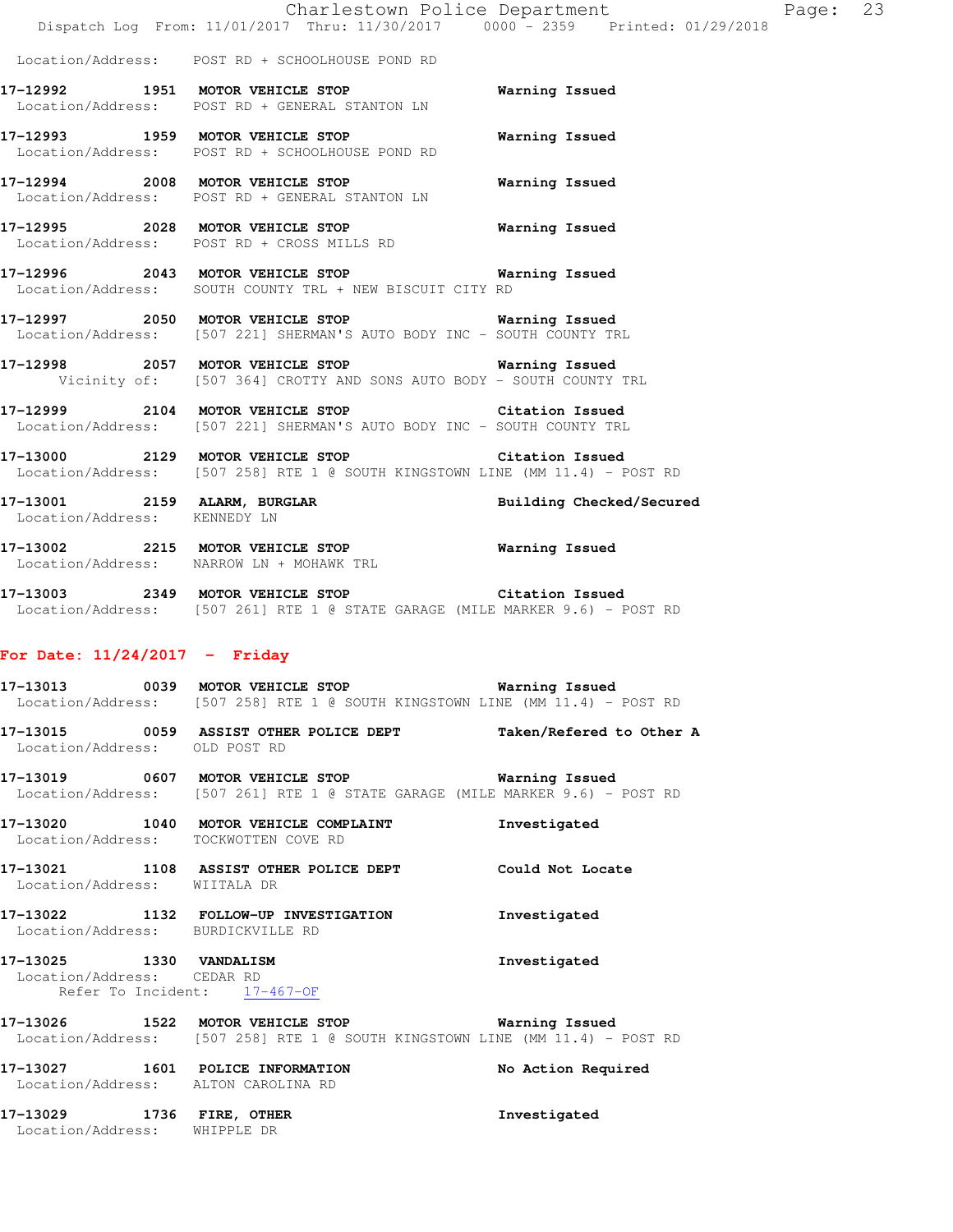**17-13030 1902 MOTOR VEHICLE COMPLAINT Could Not Locate**  Location/Address: [507 906] MILE MARKER 4.4 - COVE POINT EAST RD

**17-13032 2033 MOTOR VEHICLE STOP Warning Issued**  Location/Address: [507 258] RTE 1 @ SOUTH KINGSTOWN LINE (MM 11.4) - POST RD

## **For Date: 11/25/2017 - Saturday**

- **17-13033 0030 MOTOR VEHICLE STOP Warning Issued**  Location/Address: POST RD + SCHOOLHOUSE POND RD
- **17-13040 0144 MOTOR VEHICLE STOP No Action Required**  Location/Address: [507 12] CAROLINA POST OFFICE - ALTON CAROLINA RD
- **17-13048 0506 ALARM, BURGLAR Building Checked/Secured**  Location/Address: SHUMANKANUC HILL RD
- **17-13049 0600 MOTOR VEHICLE STOP Warning Issued**  Location/Address: POST RD + LAKESIDE DR
- **17-13050 0812 DIS CONDUCT / FIGHT Peace Restored**  Location/Address: [507 279] RTE 2 @ CHARLESTOWN TOWN HALL - SOUTH COUNTY TRL
- **17-13051 0815 ROAD HAZARD/OBSTRUCTION Services Rendered**  Location/Address: CAROLINA BACK RD + BUTTER LN
- **17-13053 1047 MOTOR VEHICLE STOP Warning Issued**  Location/Address: [507 275] RTE 1 @ WESTERLY LINE - POST RD

#### **17-13054 1104 JUVENILE OFFENSES Investigated**  Location/Address: BUCKEYE BROOK RD Refer To Incident: 17-468-OF

- **17-13055 1404 MOTOR VEHICLE STOP Warning Issued**  Location/Address: EAST BEACH RD + PARADISE LN
- **17-13056 1417 MOTOR VEHICLE STOP Warning Issued**  Vicinity of: EAST BEACH RD
- **17-13057 1433 MOTOR VEHICLE STOP Warning Issued**  Location/Address: OLD POST RD
- **17-13059 1701 THREATS Report Taken**  Location/Address: [507 642] CHARLESTOWN POLICE DEPARTMENT - OLD POST RD Refer To Incident: 17-469-OF
- **17-13061 1944 ANIMAL COMPLAINT Taken/Refered to Other A**  Location/Address: SOUTH COUNTY TRL Refer To Incident: 17-470-OF
- **17-13063 2352 MOTOR VEHICLE STOP Warning Issued**  Location/Address: POST RD + SCHOOLHOUSE POND RD

## **For Date: 11/26/2017 - Sunday**

- **17-13065 0003 MOTOR VEHICLE STOP Warning Issued**  Location/Address: SK LINE - POST RD
- **17-13066 0019 MOTOR VEHICLE STOP Warning Issued**  Location/Address: [507 1] CHARLESTOWN TOWN HALL - SOUTH COUNTY TRL
- **17-13069 0031 MOTOR VEHICLE STOP Warning Issued**  Location/Address: SOUTH COUNTY TRL + NEW BISCUIT CITY RD
- **17-13073 0120 MOTOR VEHICLE STOP Warning Issued**  Location/Address: [507 364] CROTTY AND SONS AUTO BODY - SOUTH COUNTY TRL
- **17-13082 0243 ALARM, BURGLAR Building Checked/Secured**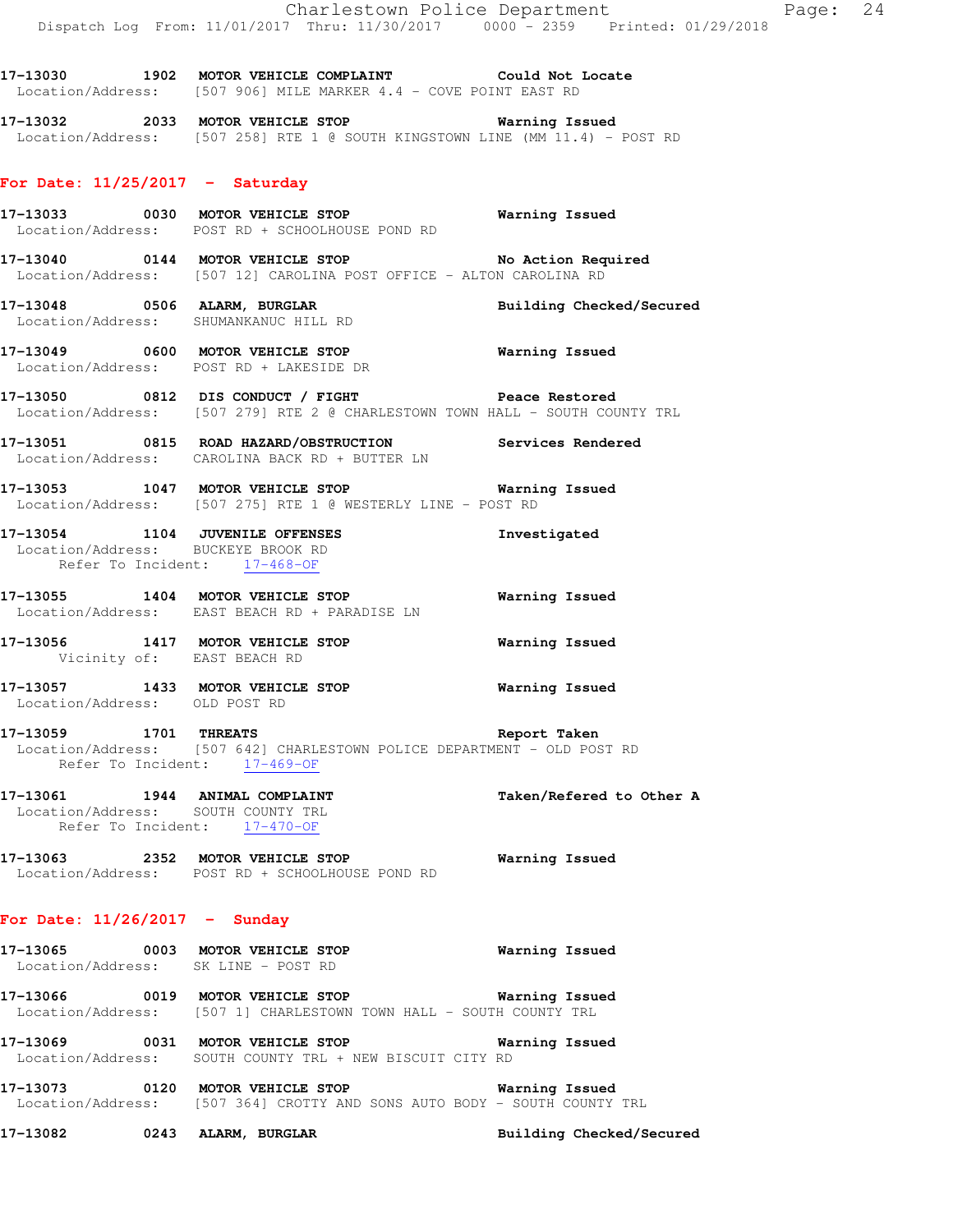|                                     | Charlestown Police Department<br>Dispatch Log From: 11/01/2017 Thru: 11/30/2017 0000 - 2359 Printed: 01/29/2018 |                          | Page: 25 |  |
|-------------------------------------|-----------------------------------------------------------------------------------------------------------------|--------------------------|----------|--|
| Location/Address: KENNEDY LN        |                                                                                                                 |                          |          |  |
|                                     | 17-13083 0351 OFFICER WANTED<br>Location/Address: STILL WATER RD + BUCKEYE BROOK RD                             | Investigated             |          |  |
|                                     | 17-13084 0415 PSYCHOLOGICAL EMERGENCY<br>Location/Address: BUCKEYE BROOK RD + STILL WATER RD                    | Transported to Hospital  |          |  |
|                                     | 17-13085 0602 DISABLED MV<br>Location/Address: SK LINE - POST RD                                                | Services Rendered        |          |  |
|                                     | 17-13086 0732 MOTOR VEHICLE STOP<br>Location/Address: POST RD + SCHOOLHOUSE POND RD                             | Warning Issued           |          |  |
|                                     | 17-13087 0743 MOTOR VEHICLE STOP<br>Location/Address: POST RD + CROSS MILLS RD                                  | Warning Issued           |          |  |
|                                     | 17-13088 0755 MOTOR VEHICLE STOP<br>Location/Address: POST RD + FALCONE LN                                      | Warning Issued           |          |  |
|                                     | 17-13089 0809 MOTOR VEHICLE STOP<br>Location/Address: POST RD + GENERAL STANTON LN                              | Warning Issued           |          |  |
|                                     | 17-13091 0923 MOTOR VEHICLE STOP<br>Location/Address: POST RD + TAMANACO DR                                     | Warning Issued           |          |  |
| Location/Address: WEST BEACH RD     | 17-13093 1045 ANIMAL COMPLAINT                                                                                  | Taken/Refered to Other A |          |  |
|                                     | 17-13094 1106 MOTOR VEHICLE STOP<br>Location/Address: POST RD + TAMANACO DR                                     | Warning Issued           |          |  |
| Location/Address: EAST BEACH RD     | 17-13095 1133 MOTOR VEHICLE STOP                                                                                | Warning Issued           |          |  |
| Location/Address: TAMANACO DR       | 17-13096 1432 MOTOR VEHICLE STOP                                                                                | Warning Issued           |          |  |
| 17-13097 1510 FIRE, OTHER           | Location/Address: ALTON CAROLINA RD + CAROLINA BACK RD                                                          | Extinquished             |          |  |
| 17-13099 1704 OFFICER WANTED        | Location/Address: [507 642] CHARLESTOWN POLICE DEPARTMENT - OLD POST RD<br>Refer To Incident: 17-472-OF         | Report Taken             |          |  |
|                                     | 17-13100 1806 MOTOR VEHICLE COMPLAINT<br>Vicinity of: SOUTH COUNTY TRL + OLD MILL RD                            | No Action Required       |          |  |
| Location/Address: BLACK POND RD     | 17-13101 1951 DOMESTIC/Assault/Diso/Other Peace Restored<br>Refer To Incident: 17-473-OF                        |                          |          |  |
| Location/Address: SK LINE - POST RD | 17-13103 2355 MOTOR VEHICLE STOP                                                                                | Warning Issued           |          |  |
|                                     | 17-13104 2357 MOTOR VEHICLE STOP<br>Location/Address: POST RD + GENERAL STANTON LN                              | Warning Issued           |          |  |
| For Date: $11/27/2017$ - Monday     |                                                                                                                 |                          |          |  |
| 17-13105 0004 DISABLED MV           | Location/Address: SOUTH SHORE - POST RD                                                                         | Services Rendered        |          |  |

**17-13106 0005 MOTOR VEHICLE STOP Warning Issued**  Location/Address: SK LINE - POST RD **17-13108 0018 MOTOR VEHICLE STOP Warning Issued**  Location/Address: POST RD + SCHOOLHOUSE POND RD

**17-13111 0036 MOTOR VEHICLE STOP Citation Issued**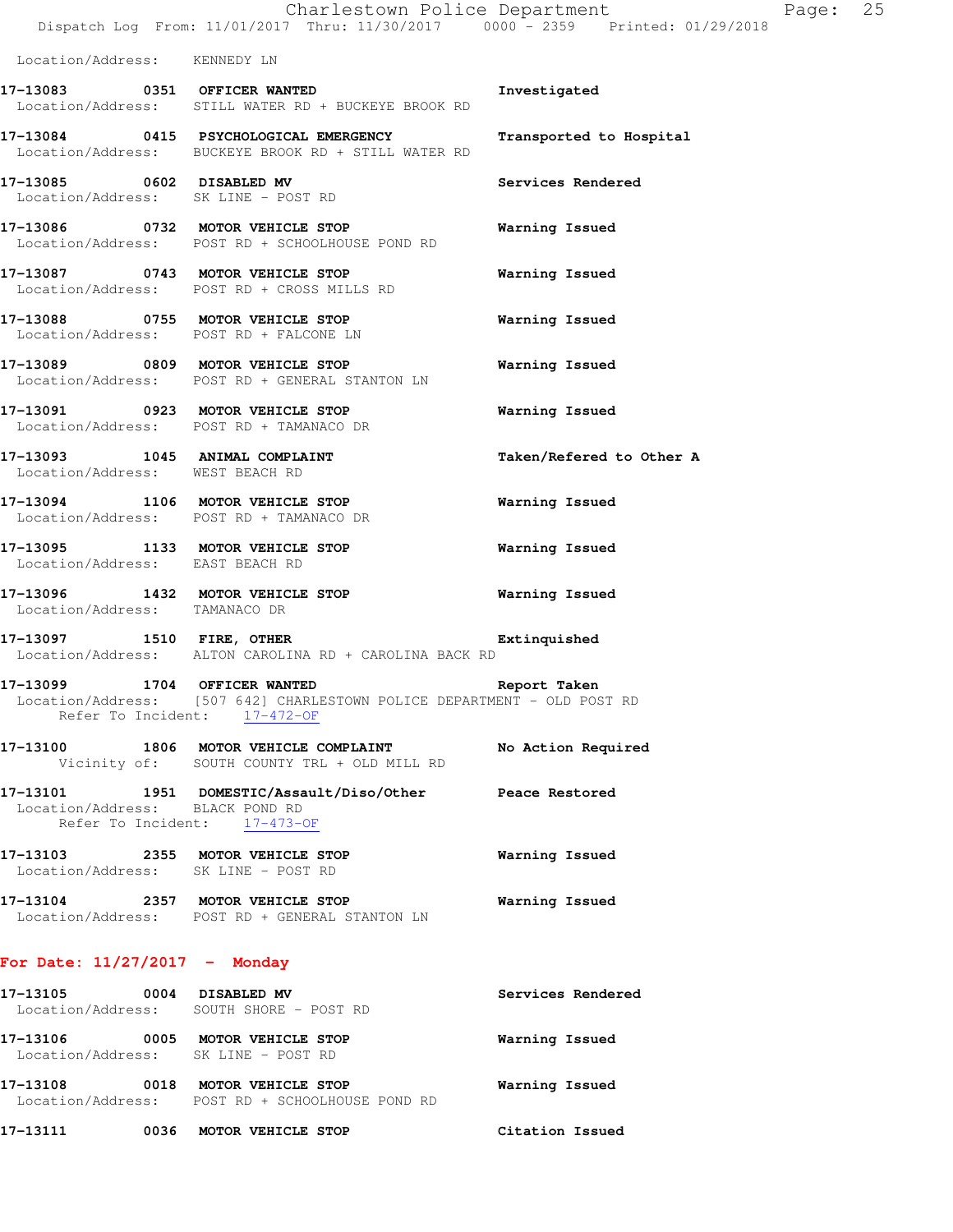|                                                                  | Dispatch Log From: 11/01/2017 Thru: 11/30/2017 0000 - 2359 Printed: 01/29/2018                                                   | Charlestown Police Department | Page: 26 |  |
|------------------------------------------------------------------|----------------------------------------------------------------------------------------------------------------------------------|-------------------------------|----------|--|
|                                                                  | Location/Address: NARROW LN + ENNIS LN                                                                                           |                               |          |  |
|                                                                  | 17-13117 0056 MOTOR VEHICLE STOP Warning Issued<br>Location/Address: NARROW LN + AUBURN DR                                       |                               |          |  |
|                                                                  | 17-13119 0112 MOTOR VEHICLE STOP 6 Warning Issued<br>Location/Address: [507 100] RTE 1 @ FIORES (MILE MARKER 8.0) - POST RD      |                               |          |  |
|                                                                  | 17-13121 0125 MOTOR VEHICLE STOP Citation Issued<br>Location/Address: POST RD + CROSS MILLS RD                                   |                               |          |  |
|                                                                  | 17-13126 0154 MOTOR VEHICLE STOP 6 Warning Issued<br>Location/Address: SOUTH COUNTY TRL + CAROLINA BACK RD                       |                               |          |  |
|                                                                  | 17-13134 0512 MOTOR VEHICLE STOP 6 Warning Issued<br>Location/Address: POST RD + LAKESIDE DR                                     |                               |          |  |
|                                                                  | 17-13135 0521 TRAFFIC CONTROL <b>17-13135</b> Warning Issued<br>Location/Address: [507 100] RTE 1 @ FIORES - POST RD             |                               |          |  |
|                                                                  | 17-13136 0526 MOTOR VEHICLE STOP 6 Warning Issued<br>Location/Address: SK LINE - POST RD                                         |                               |          |  |
|                                                                  | 17-13137 0600 MOTOR VEHICLE STOP Citation Issued<br>Location/Address: POST RD + CROSS MILLS RD                                   |                               |          |  |
|                                                                  | 17-13138 0609 MOTOR VEHICLE STOP 600 Warning Issued<br>Location/Address: POST RD + GENERAL STANTON LN                            |                               |          |  |
|                                                                  | 17-13139 0613 MOTOR VEHICLE STOP 6 Warning Issued<br>Location/Address: SK LINE - POST RD                                         |                               |          |  |
|                                                                  | 17-13140 0810 TRAFFIC CONTROL No Action Required<br>Location/Address: [507 19] CHARLESTOWN ELEMENTARY SCHOOL - CAROLINA BACK RD  |                               |          |  |
|                                                                  | 17-13141 0835 FOUND/LOST PROPERTY<br>Location/Address: [507 72] CUMBERLAND FARMS - OLD POST RD<br>Refer To Incident: 17-474-OF   | Report Taken                  |          |  |
|                                                                  | 17-13142 1016 ASSIST OTHER AGENCY Services Rendered<br>Vicinity of: [507 257] DUNNS CORNERS FIRE STATION (STATION TWO) - POST RD |                               |          |  |
| Location/Address: BURDICKVILLE RD                                | 17-13144 1304 FOLLOW-UP INVESTIGATION                                                                                            | Investigated                  |          |  |
| 17-13147 1815 DISABLED MV                                        | Location/Address: POST RD + SCHOOLHOUSE POND RD                                                                                  | Services Rendered             |          |  |
|                                                                  | 17-13150 2338 MOTOR VEHICLE STOP<br>Location/Address: POST RD + CROSS MILLS RD                                                   | Warning Issued                |          |  |
| For Date: $11/28/2017$ - Tuesday                                 |                                                                                                                                  |                               |          |  |
|                                                                  | 17-13152 0027 MOTOR VEHICLE STOP<br>Location/Address: SK TOWN LINE - POST RD                                                     | Warning Issued                |          |  |
|                                                                  | 17-13174 0526 TRAFFIC CONTROL<br>Location/Address: [507 100] RTE 1 @ FIORES - POST RD                                            | No Action Required            |          |  |
| 17-13175 0532 OFFICER WANTED<br>Location/Address: STILL WATER RD |                                                                                                                                  | Investigated                  |          |  |
|                                                                  | 17-13176 0540 MOTOR VEHICLE STOP<br>Location/Address: POST RD + KING'S FACTORY RD                                                | Warning Issued                |          |  |
|                                                                  | 17-13177 0552 MOTOR VEHICLE STOP<br>Location/Address: POST RD + GENERAL STANTON LN                                               | Warning Issued                |          |  |

**17-13180 0825 MOTOR VEHICLE STOP Warning Issued**  Location/Address: [507 276] RTE 2 @ RICHMOND LINE - SOUTH COUNTY TRL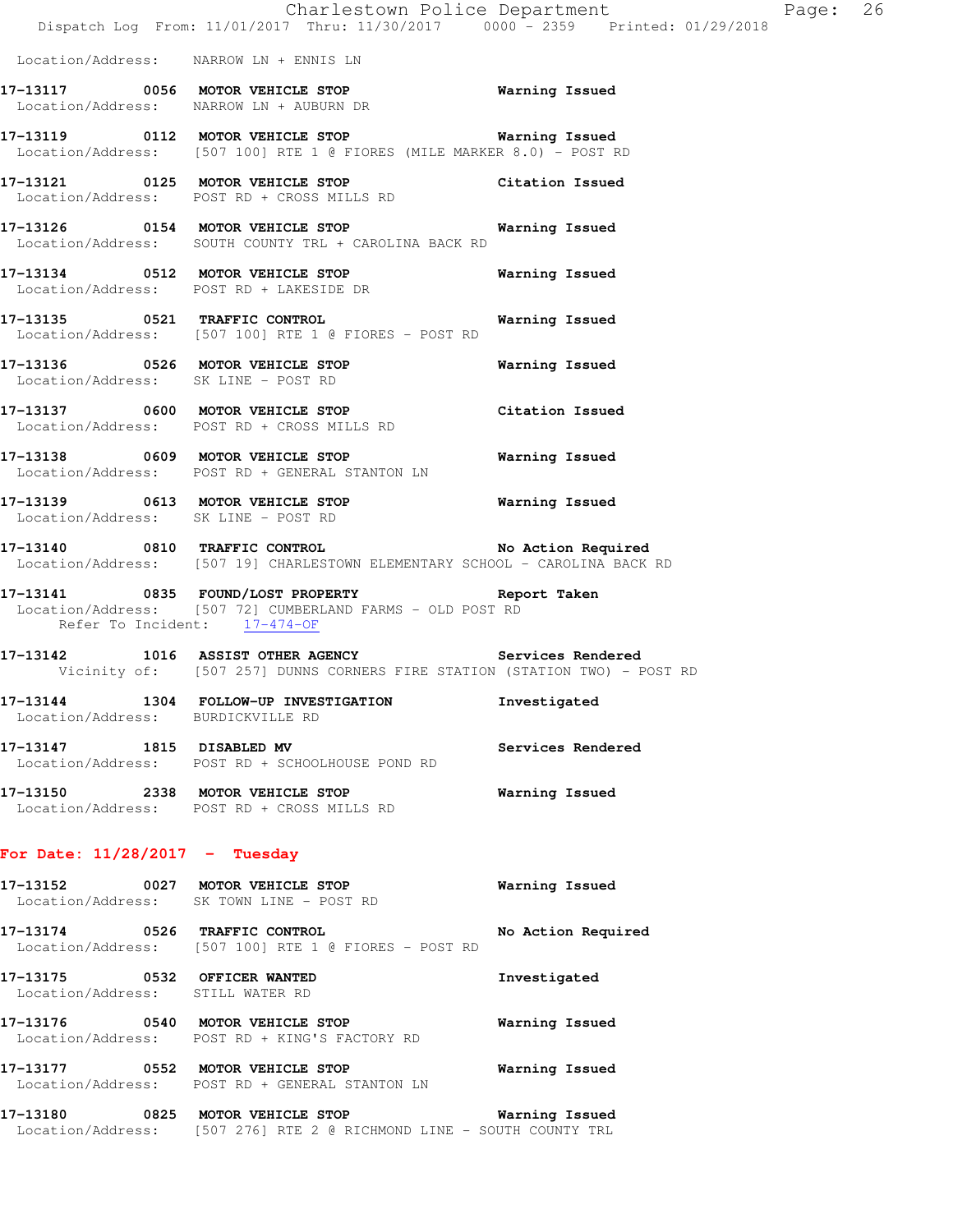**17-13181 0840 MOTOR VEHICLE STOP Warning Issued**  Location/Address: [507 276] RTE 2 @ RICHMOND LINE - SOUTH COUNTY TRL **17-13182 0853 MOTOR VEHICLE STOP Citation Issued**  Location/Address: [507 276] RTE 2 @ RICHMOND LINE - SOUTH COUNTY TRL **17-13183 0903 COMPLAINT Investigated**  Location/Address: [507 642] CHARLESTOWN POLICE DEPARTMENT - OLD POST RD **17-13184 1058 MOTOR VEHICLE STOP Citation Issued**  Vicinity of: [507 45] RIPPY'S LIQUOR MART - SOUTH COUNTY TRL **17-13187 1251 OFFICER WANTED Investigated**  Location/Address: KLONDIKE RD **17-13188 1323 ALARM, BURGLAR Building Checked/Secured**  Location/Address: [507 34] CHARLESTOWN FLAG & CANVAS - OLD POST RD **17-13189 1404 ASSIST OTHER TOWN DEPT Report Taken**  Location/Address: CHRISTIAN HILL - MAPLE LAKE FARM RD Refer To Incident: 17-475-OF **17-13190 1537 VANDALISM Investigated**  Location/Address: ROSS HILL RD **17-13191 1547 DISTURBANCE/Music/Noise Report Taken**  Location/Address: KING'S FACTORY RD Refer To Incident: 17-476-OF **17-13192 1655 MOTOR VEHICLE STOP Warning Issued**  Location/Address: POST RD + KING'S FACTORY RD **17-13193 1804 OFFICER WANTED Peace Restored**  Location/Address: NANCY LN Refer To Incident: 17-477-OF **17-13194 1850 MOTOR VEHICLE STOP Warning Issued**  Location/Address: SOUTH COUNTY TRL + LAURI DR **17-13195 2057 DISABLED MV Services Rendered**  Location/Address: [507 258] RTE 1 @ SOUTH KINGSTOWN LINE (MM 11.4) - POST RD **17-13196 2103 MOTOR VEHICLE STOP Warning Issued**  Location/Address: [507 266] RTE 1 @ WILLOWS - POST RD **17-13197 2210 MOTOR VEHICLE STOP No Action Required**  Location/Address: [507 100] RTE 1 @ FIORES (MILE MARKER 8.0) - POST RD **17-13199 2351 MOTOR VEHICLE STOP Warning Issued**  Location/Address: POST RD + KING'S FACTORY RD **For Date: 11/29/2017 - Wednesday 17-13202 0035 MOTOR VEHICLE STOP Warning Issued**  Location/Address: SK LINE - POST RD **17-13203 0045 MOTOR VEHICLE STOP Warning Issued**  Location/Address: [507 100] RTE 1 @ FIORES (MILE MARKER 8.0) - POST RD **17-13204 0050 MOTOR VEHICLE STOP Investigated**  Location/Address: POST RD + TAMANACO DR **17-13217 0217 ASSIST OTHER POLICE DEPT Investigated** 

 Location/Address: [507 258] RTE 1 @ SOUTH KINGSTOWN LINE - POST RD Refer To Arrest: 17-144-AR Juvenile Arrest Age: 17 Charges: RECKLESS DRIVING, ELUDING OFFICER WITH A M/V IN A HIGH SPEED PURSUIT POSSESSION OF STOLEN VEHICLE/PARTS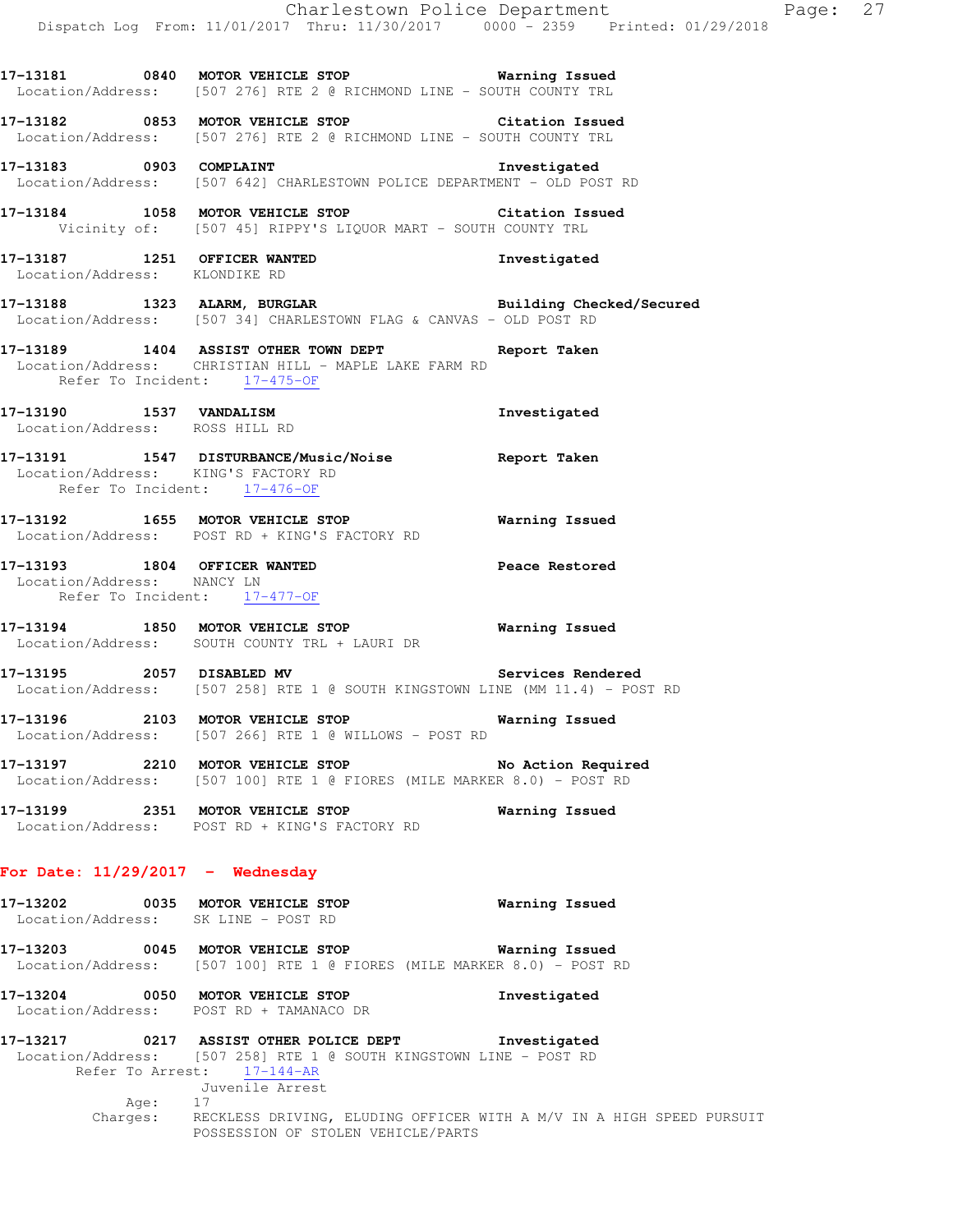Charlestown Police Department Page: 28 Dispatch Log From: 11/01/2017 Thru: 11/30/2017 0000 - 2359 Printed: 01/29/2018 POSSESSION OF SCHEDULE I, II, III, IV, V RECEIVING STOLEN GOODS-MISDEMEANOR CONSPIRACY Refer To Arrest: 17-145-AR Arrest: ALVAREZ, LUIS A Address: 313 313 COOLEDGE ST Apt. #1 REVERE, MA Age: 27 Charges: OBSTRUCTING OFFICER IN EXECUTION OF DUTY Refer To Arrest: 17-146-AR Arrest: BENHAMOU, BOUBAKEUR B Address: 203 CONSTITUTION AVE REVERE, MA Age: 21 Charges: RECEIVING STOLEN GOODS-MISDEMEANOR CONSPIRACY **17-13219 0918 LARCENY Investigated**  Location/Address: [507 416] MOHEGAN RD **17-13222 1409 ALARM, BURGLAR Building Checked/Secured**  Location/Address: [507 416] MOHEGAN RD **17-13224 1610 SUSPICIOUS ACTIVITY/VEHICLE Investigated**  Location/Address: NEW BISCUIT CITY RD + SOUTH COUNTY TRL **17-13226 1644 DISTURBANCE/Music/Noise No Action Required**  Location/Address: [507 9] BRENDA'S BEAUTY SALON - ALTON CAROLINA RD **17-13228 1842 OFFICER WANTED Investigated**  Location/Address: STILL WATER RD **17-13229 2045 LARCENY Investigated**  Location/Address: SHUMANKANUC HILL RD Refer To Incident: 17-478-OF **17-13230 2150 ASSIST CITIZEN Investigated**  Location/Address: EDGEWARE ST **17-13231 2152 ALARM, BURGLAR Taken/Refered to Other A**  Location/Address: GENERAL STANTON LN **17-13232 2211 ASSIST CITIZEN Investigated**  Location/Address: [507 642] CHARLESTOWN POLICE DEPARTMENT - OLD POST RD **17-13233 2221 STOLEN M/V Investigated**  Location/Address: OLD POST RD Refer To Incident: 17-479-OF **For Date: 11/30/2017 - Thursday 17-13243 0215 MOTOR VEHICLE STOP Warning Issued**  Location/Address: [507 45] RIPPY'S LIQUOR MART - SOUTH COUNTY TRL **17-13249 0529 TRAFFIC CONTROL Building Checked/Secured**  Location/Address: POST RD + SCHOOLHOUSE POND RD **17-13250 0813 MVA - W/Injury/Fluid/Hazard Report Taken**  Vicinity of: SOUTH COUNTY TRL Refer To Accident: 17-167-AC **17-13252 1203 FOLLOW-UP INVESTIGATION Investigated**  Location/Address: SHUMANKANUC HILL RD **17-13253 1430 PSYCHOLOGICAL EMERGENCY Transported to Hospital**  Location/Address: OLD COACH RD **17-13255 1809 COMPLAINT Report Taken**  Location/Address: ALTON CAROLINA RD Refer To Incident: 17-481-OF **17-13256 1932 POLICE INFORMATION Investigated**